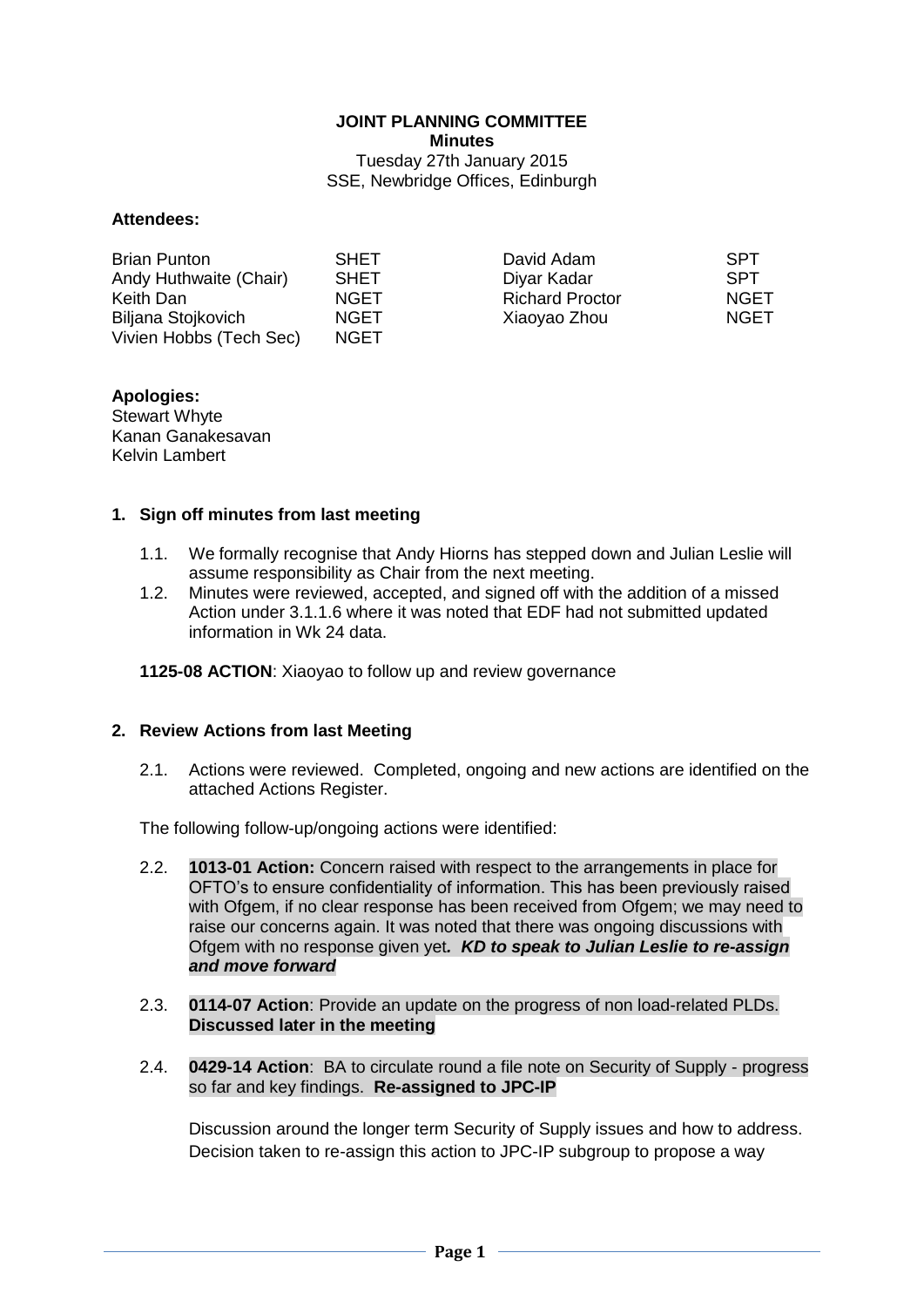forward taking into account type of generation background, ESPs, FES and new ITPR responsibilities and report back to JPC.

2.5. **0710-08 Action**: AH/RP to set up a day's workshop on NDP with SHET & SPT. BP and DC to nominate attendees. **SW**.

Attendees nominated – waiting for date to be set

- 2.6. **1125-01 Action**: Circulate ENSG paper on non-firm access to JPC members. **AH**. **AHu – to check if paper was circulated at ENSG. If not then KD to request if status can be ascertained from AH.**
- 2.7. **1125-03 Action**: Xiaoyao to invite Vandad Hamidi to next JPCMG to discuss modelling of Large Windfarms and sharing of information with Scottish TOs. **XZ**
- 2.8. **1125-04 Action**: BoI Paper to be circulated Jan JPC. **SW**

RP to speak to SW before next JPC. BP highlighted that if this could be circulated before the next JPC so that at the next meeting we can record that it has been agreed and signed off.

2.9. **1125-04 Action:** Enabling/Wider decision tree - **SW to send flow diagram to TOs**

RP to check with SW if the last issue sent out was final or still a draft.

#### **3. Subgroup Reports:**

#### 3.1. **Project Co-ordination**

3.1.1. KD reported that there were no issues and that meeting were proceeding successfully.

#### 3.2. **Operational assessment – KD**

- 3.2.1. Presented minutes from last meeting
- 3.2.2. OA to recommend to the JPC cases where projects could be delivered differently thereby improving system security or giving overall cost benefit.
- 3.2.3. The JPC discussed this in detail and felt comfortable that this was the correct procedure, and made it clear that the JPC would not be involved in decision making regarding the projects but would offer planning advice if it felt necessary. The creation of CBAs for longer-term projects was welcomed and a question was raised regarding next steps for TOs once a project had been identified - in particular raising Planning Requests and the mechanism for doing this. It was also discussed how STCP 11-1 would need to be developed to support the process.

#### 3.3. **Offshore Coordination**

3.3.1. BS no meeting since last JPC - BS will be reviewing the TOR

#### 3.4. **ETYS**

- 3.4.1. Meeting held yesterday
- 3.4.2. Feedback on ETYS was that it was better than the previous year, well received
- 3.4.3. Next year: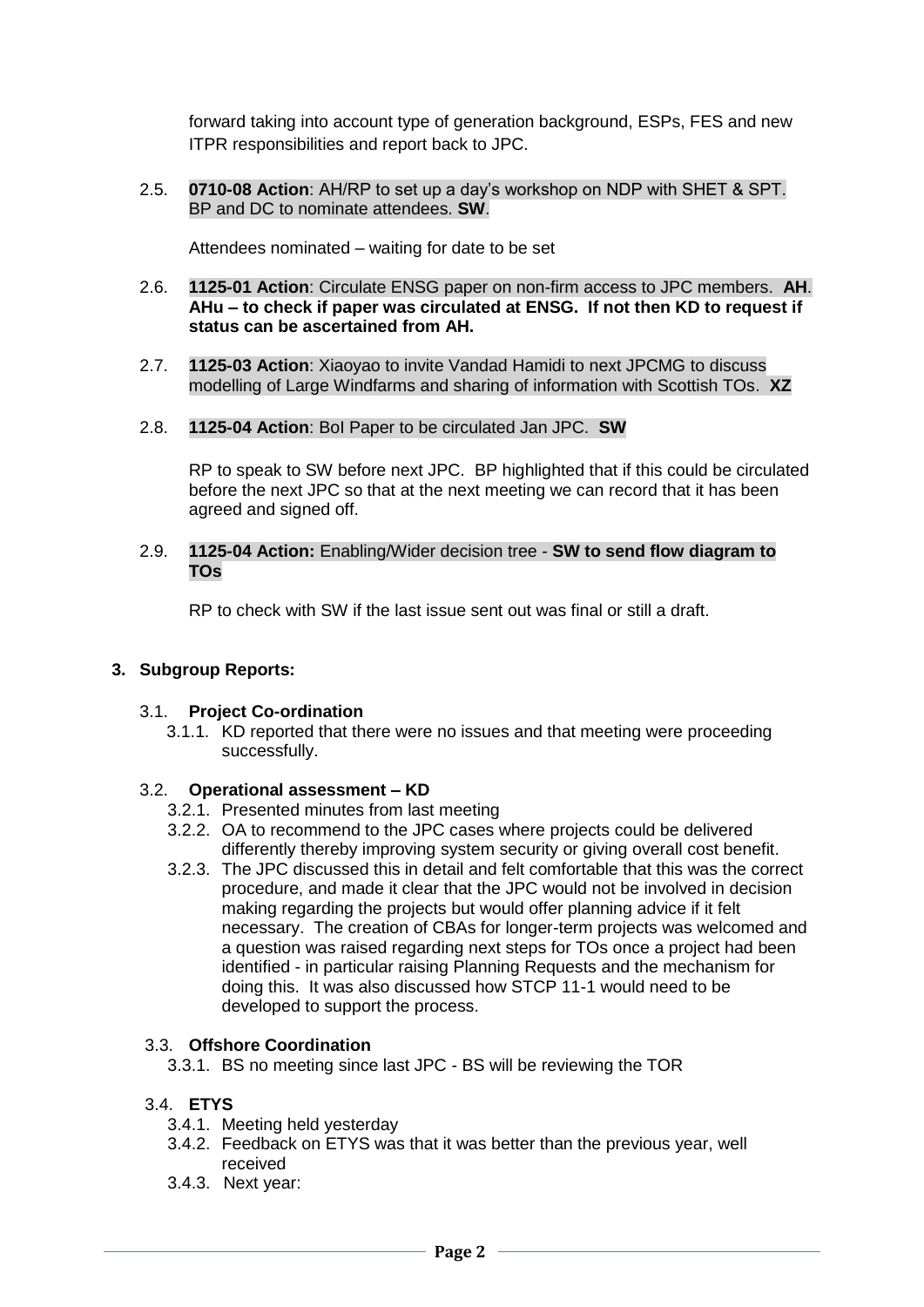- 3.4.3.1. Planning already started along the lines of last year<br>3.4.3.2. Scottish contribution not acknowledged last year
- Scottish contribution not acknowledged last year
- 3.4.3.3. Scottish Subgroup meeting planned for end of February
- 3.4.4. Question raised about what impact ITPR will have
	- 3.4.4.1. RP it will have an impact but at this stage we don't know what it will be – will keep it under review.

#### 3.5. **Investment Planning**

3.5.1. RP took questions related to JPC actions (identified in Actions above)

#### 3.6. **Modelling - XZ**

- 3.6.1. XZ presented minutes from the last meeting
- 3.6.2. BP to what extent does NG have detailed models for wind farms with manufacturer's models and to what extent have those been validated through the process you go through? And then to what extent will those be shared with the Scottish TOs?
- 3.6.3. XZ so far we only have the models of wind farms but we are not using the detailed models we are only using the generic ones.
- 3.6.4. BP Concern comes from NG using generic data with the converters that are appearing on our network, it's the potential for interaction with these defects or fully converted wind farms. I think we need something better than a generic model for these types of studies.
- 3.6.5. **0127-01 ACTION**: XZ considering use of detailed models and speaking to Mark Horley. **XZ**
- 3.6.6. DA one of the areas we are increasingly concerned about is the provision of user data to NG and the transfer of that data from NG to the TOs – this is something that has been brought up a number of times now but I'm not getting the feeling that we're covering these issues as maybe as quickly as we need to? Is it worth adding a standing agenda item on the modelling subgroup for the provision of Week24 data?
- 3.6.7. Tighten up on governance around this to ensure that TOs are receiving an annual update for each of the connected parties. We know plant has changed but this new data has not been passed on.
- 3.6.8. **0127-02 ACTION**: Modelling subgroup to add standard agenda item to discuss wk24 data - check recent submission and ensure it's passed on to the TOs. **XZ**

#### **4. Setting of PLD timetable as per STCP-16-1**

- 4.1. KD The PLD process for last year did not follow-through and had a number of impacts. One of the reasons this may have failed was the lack of a timetable set by the JPC at last January's JPC meeting.
- 4.2. Specifically for the ETYS process Year 5 PLDs are required by mid-Summer.
- 4.3. BP SHET MITS PLDs will be sent by end of this week
- 4.4. DA SPT can provide as they stand for information changes since 2013
	- 4.4.1. **0127-03 ACTION**: 1 week to give update on when we can receive PLDs with caveats. **DA**
	- 4.4.2. **0127-04 ACTION**: NG PLDs exchange Interconnector NorthConnect/Blythe CION Process. **KD speak to Cheng Chen**
	- 4.4.3. **0127-05 ACTION**: Diyar to chase 4-letter code for Kendoon PLD? **DK**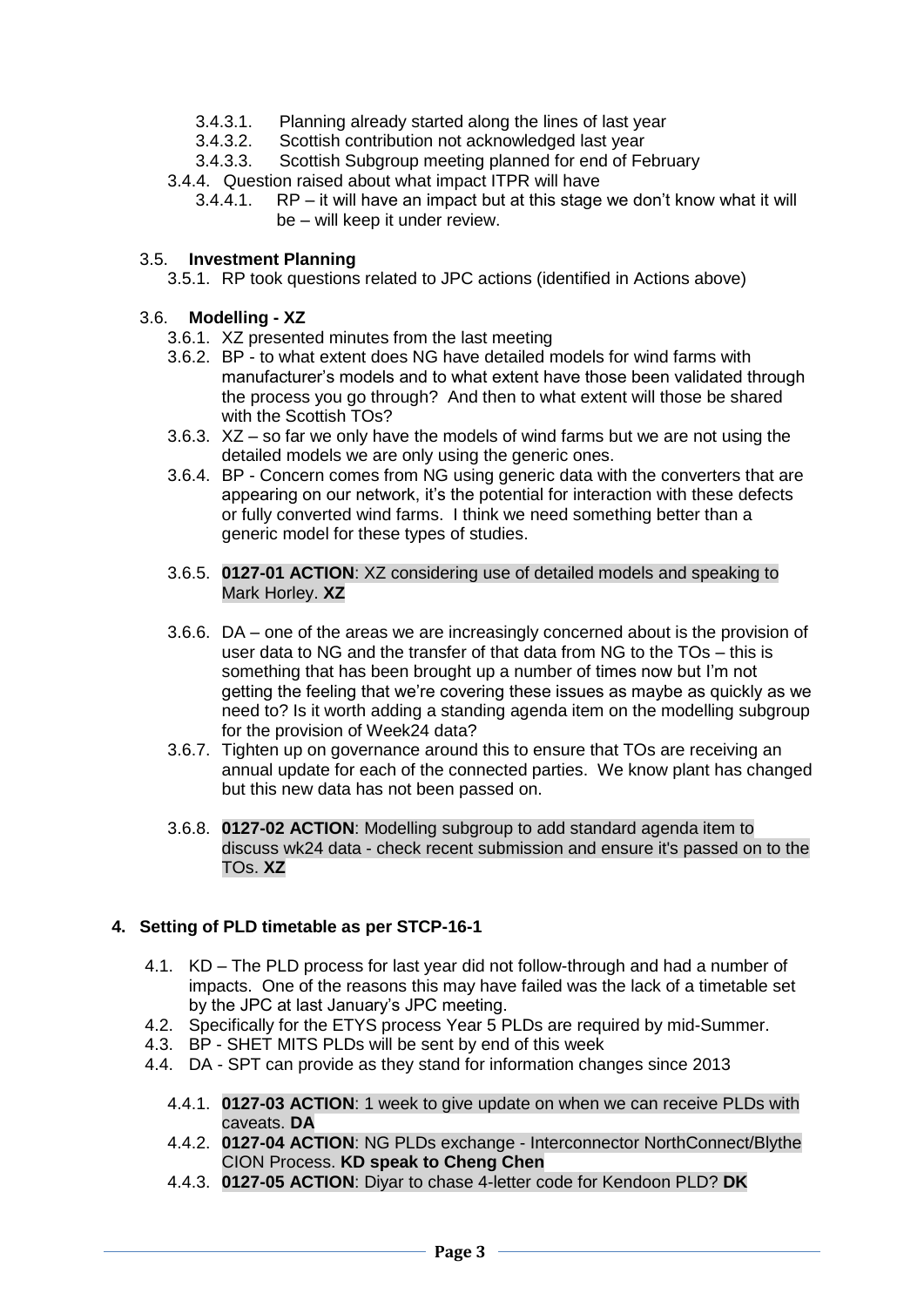- 4.5. PLD Process: SSE OK
- 4.6. PLD Process: SPT final review from DA couple of weeks.

## 4.6.1. **0127-06 Action**: Extend PLD Process to larger 3 TO process. **VH/KD**

4.7. ETYS - freeze model - July but by negotiations through regular ETYS meetings.

#### **5. Strategic Wider Works Updates**

- 5.1. **AHu** Determination on Caithness Moray formally accepted, all major contracts placed - now into detailed design.
- 5.2. East Coast closing out detail on the CBA for the need case to be submitted March/April this year. Well received by Ofgem.
- 5.3. Island Links a lot of political pressure around Islands Island Delivery Forum, Ed Davey announced committing to a Strike Price and budget announcement in July – which will also include Island Strike prices and will also include extension of the period of the first delivery phase for a further 2 years which brings the Island groups into the Window where we could potentially deliver a Grid link. This allows them to bid for a CFD in October and that is about providing some certainty for developers to commit. Joint statement by Ed Davey & Fergus Ewing. Expectation that working towards a needs case submission, assuming Strike Price and CFD decision? State Aid requires EU clearance – not expecting any issues. Workstream plan in place with Ofgem. Western Isles and Shetland included.
- 5.4. Orkney is different lots of generation dropping off (wave & tidal no longer justifying a Tx link) some onshore interest. Orkney also looking at EU funding for a private wire.
- 5.5. BB400 (Beauly Denny- Blackhillock 2024 delivery) working away in the background. Starting the optioneering process.
- 5.6. **DK** Dumfries and Galloway at an early stage
- 5.7. Started a CION process for connection at Harker.
- 5.8. Stakeholder Liaison group, chaired by the government intention to develop the needs case this year/early next year
- 5.9. **KD** Nothing from NG

#### **6. Joint Projects Updates**

- 6.1. **AHu** Beauly -Denny almost complete (15km of wiring to do). On target for completion this year.
- 6.2. Kintyre-Hunterston Crossaig/Carradale OHL 65% complete (52 towers to build) Commence wiring operations in March this year.
- 6.3. Crossaig 132kV Substation. All civil works are complete. 60% complete
- 6.4. Hunterston-Kintyre Land Cable cable ducting complete. 45% complete. On target for October 2015 energisation.
- 6.5. East Coast All parties pulling together well in terms of getting it progressed.
- 6.6. Iceland Phase 1 report feasibility study
- 6.7. Phase 2 report CBA analysis. Heavily caveated in places
- 6.8. **DA**  Series Compensation site works well under way. Proximity outage at Moffat last week to allow for Platform works.
- 6.9. Eccles equipment was due on site last month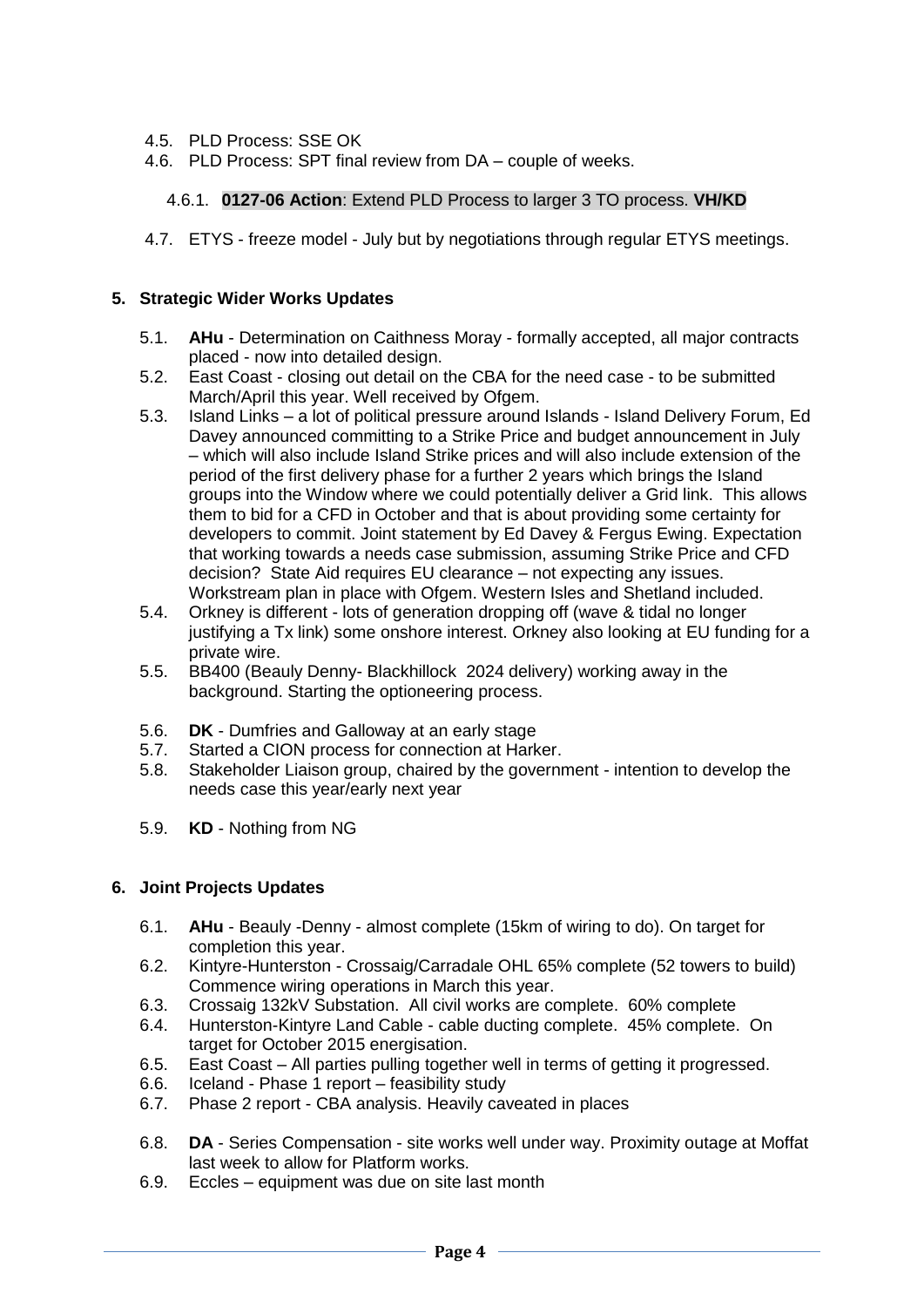- 6.10. Gretna last one to be commissioned so work is slightly behind there. Outages are planned for construction and commissioning commencing early March through to late October.
- 6.11. East-West Strathaven-Smeaton 400kV upgrade pushed back to 2016 completion.
- 6.12. Hunterston Western Link site enabling work complete/Platform complete/construction well under way/Cabling (land) due to complete later this year
- 6.13. Hunterston East Substation building is up, outages due to start late summer. complete Spring 2016
- 6.14. Kintyre-Hunterston due complete October 2015

## **7. Working Groups**

- 7.1. **ENSG** AHu general update meeting no significant issues raised.
- 7.2. Request made for future topics for ENSG to be raised. Consideration can we use the ENSG? - Future generation scenarios, what the deployment scenario looks like; what's happening in Europe general debate. One area to consider is Grid Access issues (perhaps for Stakeholders more than the JPC). Interconnection which rolls into ITPR, issues around competition etc.
- 7.3. ENSG struggling to find things to talk about.
- 7.4. **0127-07 ACTION**: AHu to provide feedback on the role of the ENSG. **AHu**.
- 7.5. KD Contracted Background is this the best view of the future system to use. Industry position sought.
- 7.6. BP- Early connections requests
- 7.7. **0127-08 ACTION**: Reflect on content that JPC might benefit from. **All to advise JL or AHu**
- 7.8. **SQSS**: DK Siemens presentation Offshore AC Beatrice Ch 7 n-1 should only use 50% of output - with new technology they can build their transformers on the turbines instead of having one connection to the system. Giving 100% output. SQSS doesn't allow for that so there is a GSR to look at that.
- 7.9. GSR10 Beishoy Awad looking at it possibly going to move into a guidance note.
- 7.10. **STC:** Briefing on ANMs implications for the OFTOs raised. Developer would be responsible for costs for adding related equipment to platforms.
- 7.11. New Energy Balancing System who would own the box? Assume this would be the TO as with intertrips? Technical solution sought initially - to what degree can we deploy ANMs on the Transmission system?
- 7.12. Automatic Generation Control functionality could act as an ANM system.
- 7.13. **ENTSOE:** 2104 data submission requested from SSE issues with uploading

## 8. **AOB**

- 8.1. **NESOS**:
- 8.2. SE Reactive Compensation looking at best place to connect 3 reactors.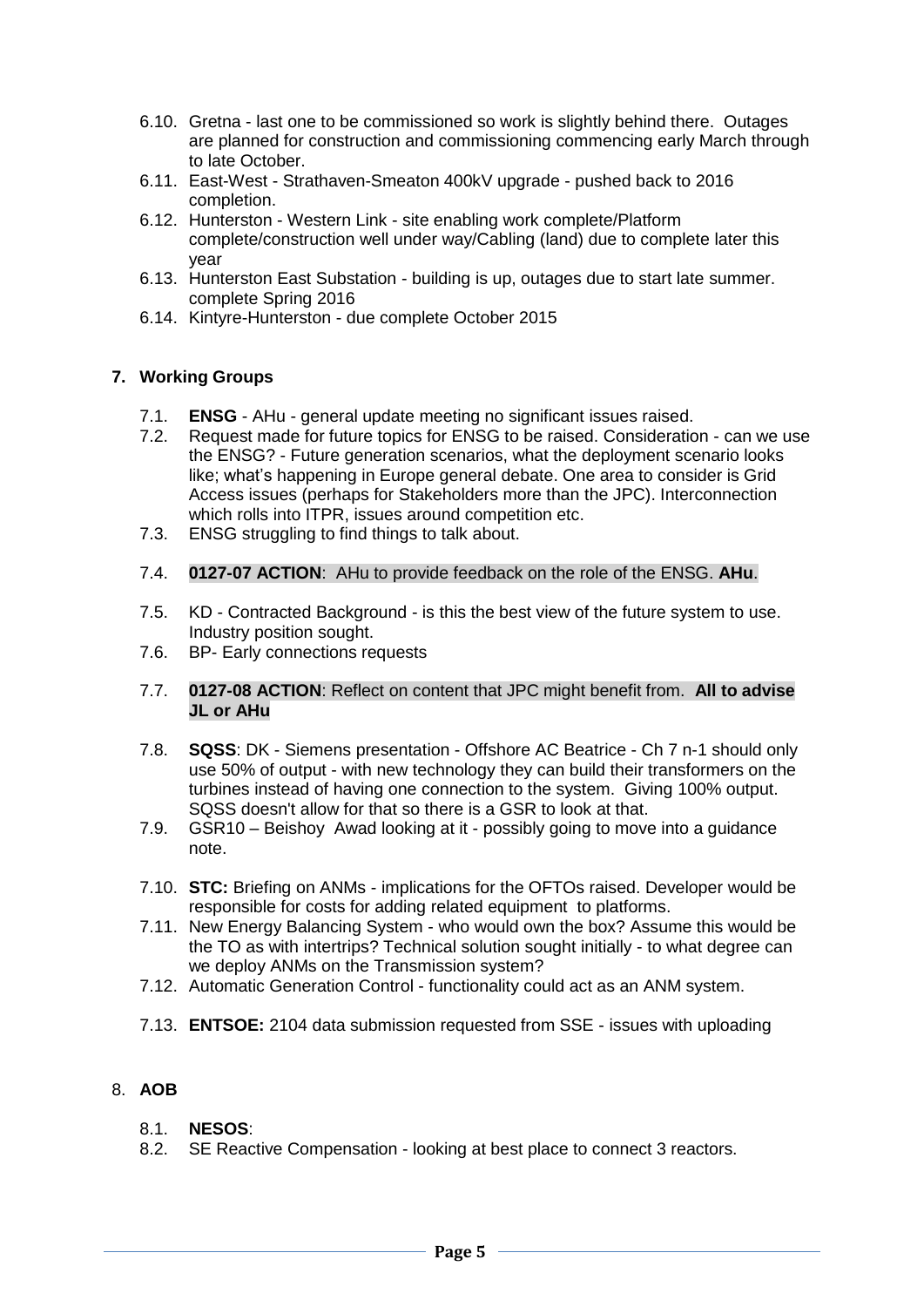- 8.3. Generation Requirements (1 BMU at Longannet in 2015 and 1 BMU at Peterhead or Longannet in 2016) to support Scottish Security of Supply
- 8.4. DA gap between NESOS report and briefing Note which suggests 1 BMU at Longannet or Peterhead for both 2015 and 2016 - an addendum is required to close the gap. Advised that an update to the NESOS report will be released in April/May and suggested a note to interested parties should be circulated.
- 8.5. BP voltage issue can't be resolved around Peterhead by adding a unit at Longannet – it's too far away to resolve those voltage issues (if Peterhead is not there).
- 8.6. Strong focus in the short term on Black Start if Longannet &/or Peterhead not there.
- 8.7. **0127-09 ACTION**: Explore in own organisations how best to take Black Start forward? Agree who will take a lead at the next meeting. Consult internally. **ALL**.
- 8.8. **CPAs**  KD provided an update on latest position. Working with Commercial to provide extra functionality to the TEC Register from their internal database. Includes large Embedded but not BELLAs.

## 8.9. **0127-10 ACTION**: KD to investigate BELLA register. **KD**.

- 8.10. **CSSs**: Jim Molley brought us up to date for SHET BCAs
- 8.11. SPT re-request for CSSs
- 8.12. DA Drafts issued for Cruachan, Longannet and Hunterston
- 8.13. **0127-11 ACTION:**  Sade Onajobi/Tolu Esan to provide comments on drafts sent. **SO/TE**

## 8.14. **0127-12 ACTION:** - Sade Onajobi to provide list of outstanding CSSs to SPT. **SO**

8.15. Caithness Outages next year (2015 Plan) - issue of embedded generation - 42 outages planned – AHu requested a statement from Duncan that says that all market possibilities have been exhausted in being able to deal with the embedded generation. Required so SHET can look at what powers they can exercise to reduced 600MW down to 100MW off the network – now only 6-8 weeks away.

#### 8.16. **0127-13 ACTION**: KD to speak to M O'Connor regarding statement. **KD**.

#### **9. Dates of next meeting**

 $29<sup>th</sup>$  April 2015 – Blantyre

 $21<sup>st</sup>$  July 2015 – Warwick

 $13<sup>th</sup>$  October 2015 – Newbridge

January 2016 - Blantyre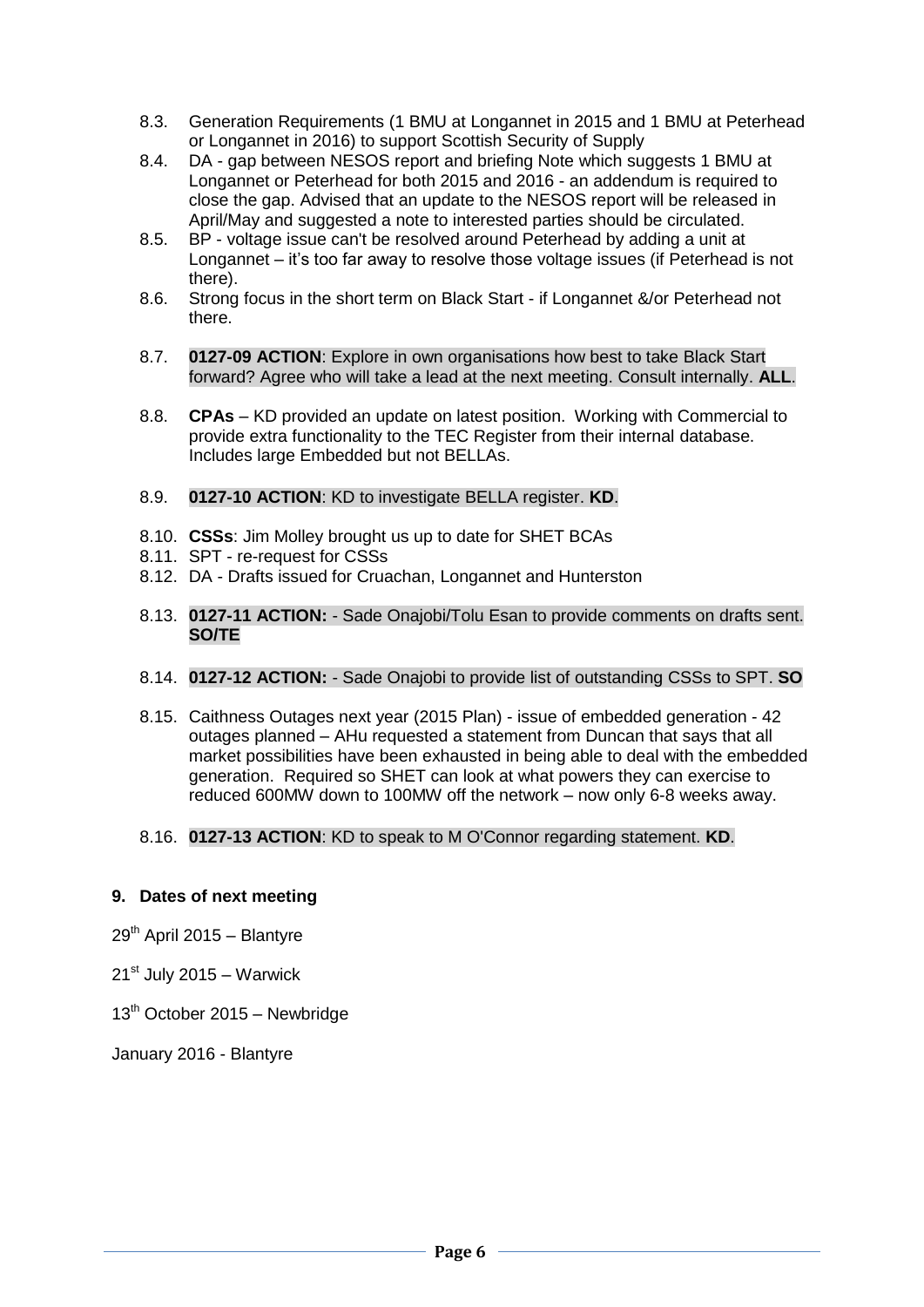## 1.1. **List of Actions**

## **Ongoing**

| <b>Actions</b><br><b>Ref</b> | <b>Action</b>                                                                                                                                                                                                                                                                                                                      | <b>Action by</b>                                            | <b>Action Due</b>  | <b>Status</b>                                                                                                                                                                                                                                                                                                                                                                                                                                                                                                                     |
|------------------------------|------------------------------------------------------------------------------------------------------------------------------------------------------------------------------------------------------------------------------------------------------------------------------------------------------------------------------------|-------------------------------------------------------------|--------------------|-----------------------------------------------------------------------------------------------------------------------------------------------------------------------------------------------------------------------------------------------------------------------------------------------------------------------------------------------------------------------------------------------------------------------------------------------------------------------------------------------------------------------------------|
| 1013-01                      | Concern raised with respect to the arrangements in<br>place for OFTOs to ensure confidentiality of<br>information. This has been previously raised with<br>Ofgem, if no clear response has been received from<br>Ofgem; we may need to raise our concerns again. It<br>was noted that there was ongoing discussions with<br>Ofgem. | KD to<br>speak to<br>JL about<br>re-<br>assigning<br>action | <b>ONGOING</b>     | Will bring up under AOB at STC panel                                                                                                                                                                                                                                                                                                                                                                                                                                                                                              |
| 0114-07                      | Provide an update on the progress of non load-<br>related PLDs                                                                                                                                                                                                                                                                     | <b>MP</b>                                                   | <b>ONGOING</b>     | Require update from MP                                                                                                                                                                                                                                                                                                                                                                                                                                                                                                            |
| 0429-14                      | BA to circulate round a file note on Security of<br>Supply - progress so far and key findings.<br>Modelling - B6 solution (from Action 1125-02)<br>Pass to JPC-IP to propose a way forward and report<br>back to the JPC                                                                                                           | <b>SW</b>                                                   | <b>ONGOING</b>     | In Circulation<br>What is the probability of being in the region<br>of (3.8-4.5) - what can we do about or do to<br>improve transfers? With no generation in<br>Scotland there are issues (depending on how<br>extreme the assumptions are). Security to<br>Scotland - are we comfortable 3.8 is a big<br>enough number for Winter going forward?<br>Do we want RP and the team to look at what<br>we need to do to improve the load sharing?<br>What is the probability that transfers would<br>exceed 3.8 in the Winter period? |
| 0710-08                      | AH/RP to set up a day's workshop on NDP with<br>SHET & SPT.                                                                                                                                                                                                                                                                        | SW                                                          | by next<br>meeting | ONGOING - waiting for date. All attendees<br>have been nominated                                                                                                                                                                                                                                                                                                                                                                                                                                                                  |
| 1125-01                      | Circulate ENSG paper on non-firm access to JPC<br>members                                                                                                                                                                                                                                                                          | AHu                                                         | by next<br>meeting | <b>ONGOING</b><br>AHu – to check if paper was circulated at<br><b>ENSG</b>                                                                                                                                                                                                                                                                                                                                                                                                                                                        |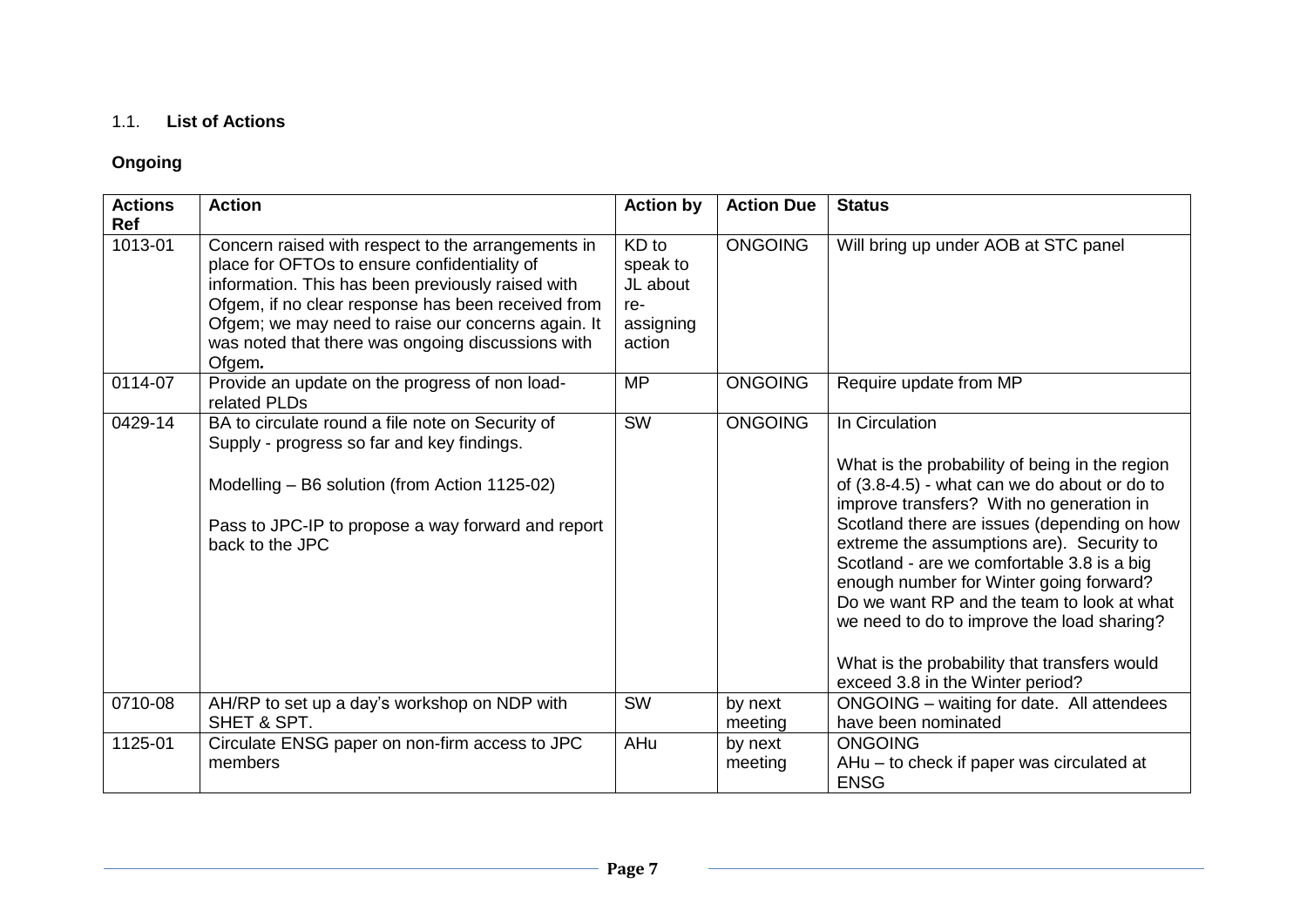| 1125-03 | Xiaoyao to invite Vandad Hamidi to next JPCMG to<br>discuss modelling of Large Windfarms and sharing<br>of information with Scottish TOs | XZ        | By next<br>meeting |                                   |
|---------|------------------------------------------------------------------------------------------------------------------------------------------|-----------|--------------------|-----------------------------------|
| 1125-04 | Bol Paper to be circulated Jan JPC                                                                                                       | <b>SW</b> | by next<br>meeting | RP to speak to SW before next JPC |
| 1125-07 | Enabling/Wider decision tree - SW to send flow<br>diagram to TOs                                                                         | <b>SW</b> | By next<br>meeting |                                   |
| 1125-08 | Ref minute 3.1.1.6 - Xiaoyao to follow up and review  <br>governance                                                                     | XZ.       | By next<br>meeting |                                   |

## **New**

| 0127-01 | XZ considering use of detailed models and           | XZ         | By next    |  |
|---------|-----------------------------------------------------|------------|------------|--|
|         | speaking to Mark Horley.                            |            | meeting    |  |
| 0127-02 | Modelling subgroup to add standard agenda item to   | XZ         | By next    |  |
|         | discuss wk24 data - check recent submission and     |            | Modelling  |  |
|         | ensure it's passed on to the TOs.                   |            | Group      |  |
|         |                                                     |            | Meeting    |  |
| 0127-03 | week to give update on when we can receive          | DA         | 03/02/2015 |  |
|         | PLDs with caveats.                                  |            |            |  |
| 0127-04 | NG PLDs exchange - Interconnector                   | KD speak   | By Next    |  |
|         | NorthConnect/Blythe CION Process.                   | to Cheng   | Meeting    |  |
|         |                                                     | Chen       |            |  |
| 0127-05 | Diyar to chase 4-letter code for Kendoon PLD?       | <b>DK</b>  | By end of  |  |
|         |                                                     |            | week       |  |
| 0127-06 | Extend PLD Process to larger TO.                    | VH/KD      | By Next    |  |
|         |                                                     |            | Meeting    |  |
| 0127-07 | AHu to provide feedback on the role of the ENSG.    | AHu        | By Next    |  |
|         |                                                     |            | Meeting    |  |
| 0127-08 | Reflect on content that JPC might benefit from      | <b>ALL</b> | By Next    |  |
|         | ENSG Discussion. Advise JL or AHu                   |            | Meeting    |  |
| 0127-09 | Explore in own organisations how best to take Black | <b>ALL</b> | By Next    |  |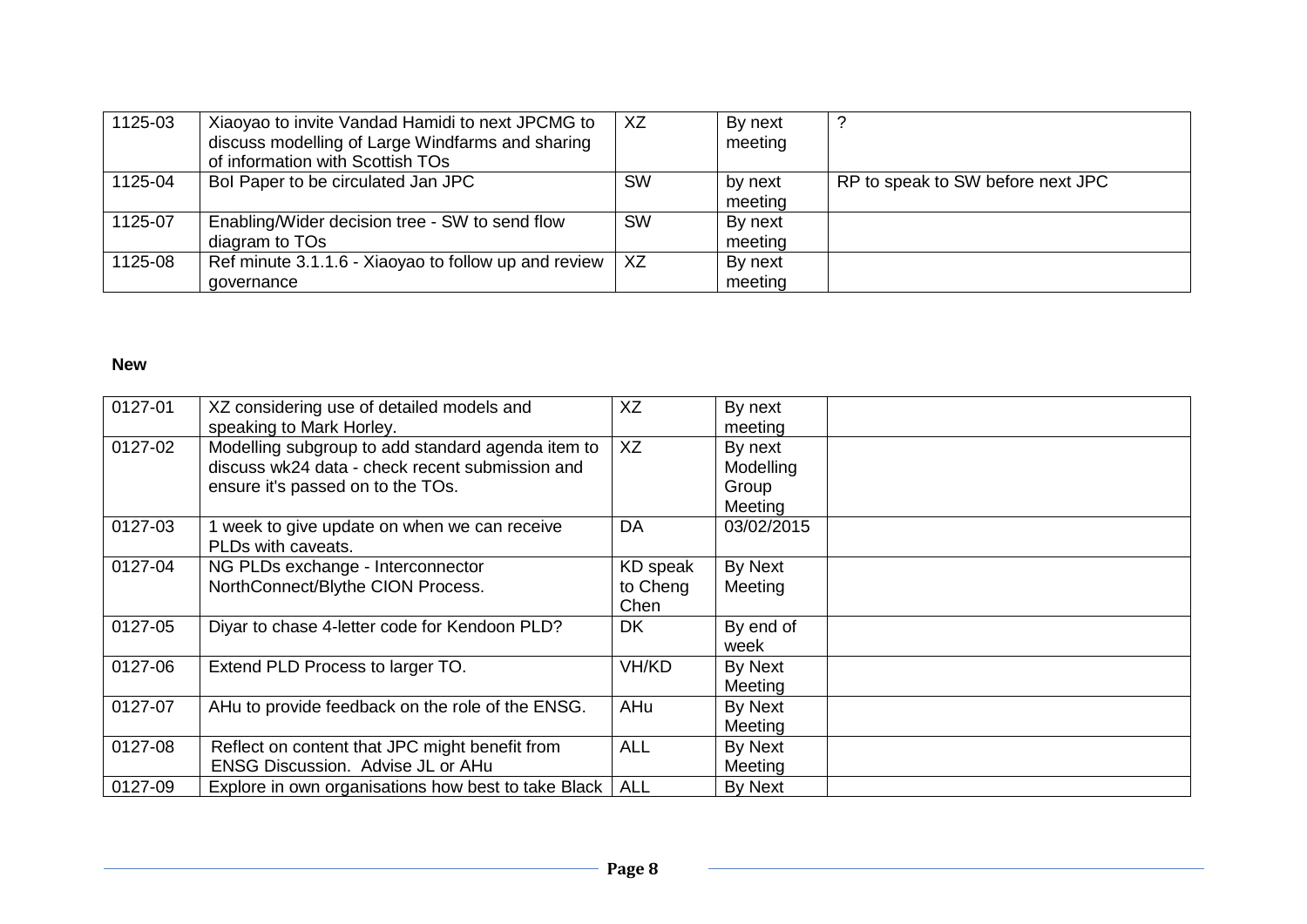|         | Start forward? Agree who will take a lead at the<br>next meeting. Consult internally. |               | Meeting            |  |
|---------|---------------------------------------------------------------------------------------|---------------|--------------------|--|
| 0127-10 | KD to investigate BELLA register.                                                     | <b>KD</b>     | By Next<br>Meeting |  |
| 0127-11 | Sade Onajobi/Tolu Esan to provide comments on<br>drafts sent                          | SO/TE         | By Next<br>Meeting |  |
| 0127-12 | Sade Onajobi to provide list of outstanding CSSs to<br><b>SPT</b>                     | <sub>SO</sub> | By Next<br>Meeting |  |
| 0127-13 | KD to speak to M O'Connor regarding statement.                                        | <b>KD</b>     |                    |  |

## **Completed**

| 1013-02 | remove 'might be because' from last sentence of<br>Impacts                                       | <b>KL/SN</b> |  |
|---------|--------------------------------------------------------------------------------------------------|--------------|--|
| 1013-03 | Make a view on whether the OA subgroup should<br>cover all years apart from current year or not. | <b>KL/SN</b> |  |
|         | Decision made.                                                                                   |              |  |
| 1013-04 | KL to liaise with GW and SM to decide if STCP 11.1                                               | <b>KL/SN</b> |  |
|         | and STCP 16.1 are better kept separate or not.                                                   |              |  |
| 1013-05 | NGET to clarify what outage information in PLDs are                                              | <b>SN</b>    |  |
|         | used for and what data are required to be included in                                            |              |  |
|         | a PLD to facilitate the job of outage planners.                                                  |              |  |
|         | <b>Outages include reference to PLDs</b>                                                         |              |  |
| 1013-06 | NGET to clarify if any additional information are                                                | XZ           |  |
|         | required by the Modelling Subgroup                                                               |              |  |
| 1013-07 | NGET confirm that no application had been                                                        | AH           |  |
|         | received, but we had been requested to undertake a                                               |              |  |
|         | joint study to determine optimum landing point.                                                  |              |  |
|         | Recommend JPC to sign off ToR and study                                                          |              |  |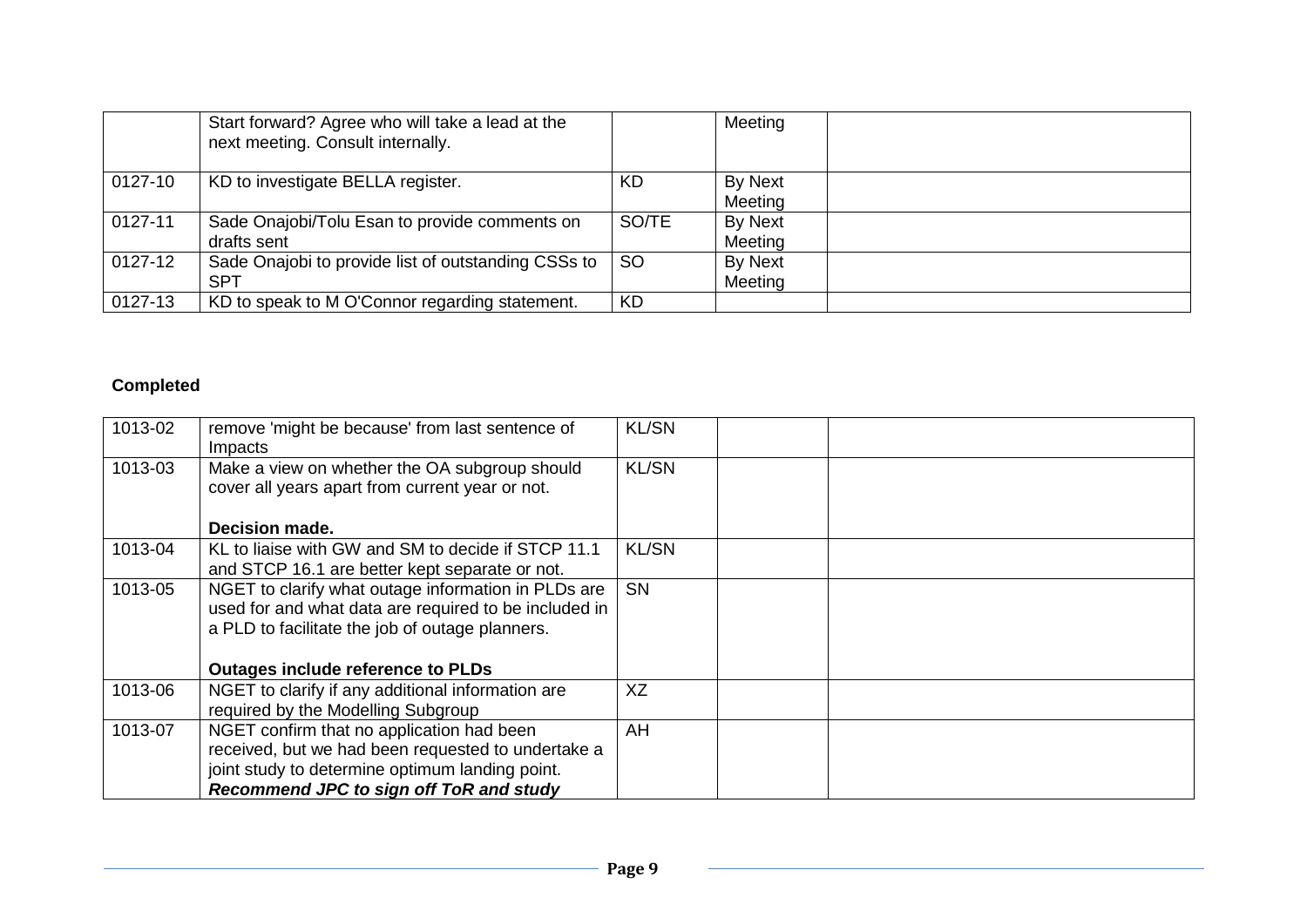|         | results and ensure joint planning.                                                                                                                                                                                              |           |          |                                                                                                                                                                                                                                                                                                                                                                                                                                                                                                                                                                                                                                                                                                                                                                                                                                                                                                                                                                                                                                       |
|---------|---------------------------------------------------------------------------------------------------------------------------------------------------------------------------------------------------------------------------------|-----------|----------|---------------------------------------------------------------------------------------------------------------------------------------------------------------------------------------------------------------------------------------------------------------------------------------------------------------------------------------------------------------------------------------------------------------------------------------------------------------------------------------------------------------------------------------------------------------------------------------------------------------------------------------------------------------------------------------------------------------------------------------------------------------------------------------------------------------------------------------------------------------------------------------------------------------------------------------------------------------------------------------------------------------------------------------|
| 1013-08 | NGET to provide information on Dynamic Line<br>Ratings                                                                                                                                                                          | AH        |          |                                                                                                                                                                                                                                                                                                                                                                                                                                                                                                                                                                                                                                                                                                                                                                                                                                                                                                                                                                                                                                       |
|         | ETYS includes DLR. New actions see below.                                                                                                                                                                                       |           |          |                                                                                                                                                                                                                                                                                                                                                                                                                                                                                                                                                                                                                                                                                                                                                                                                                                                                                                                                                                                                                                       |
| 1013-09 | NGET to provide any requirements on the ANM<br>scheme urgently. BA to write a note to the JPC on<br>lessons learnt and recommendations for future<br>schemes and includes background info. Action<br>reassigned to Sade Onajobi | <b>SO</b> | June '14 | The SO continues to support the introduction<br>of ANM schemes and is proposing the<br>introduction of an STCP to define the process<br>of their design and management. Should a<br>working group be convened it is hoped that                                                                                                                                                                                                                                                                                                                                                                                                                                                                                                                                                                                                                                                                                                                                                                                                        |
| 1013-10 | NGET to clarify the main application of the wider<br>system ANM scheme. KD to report back with<br>priorities and agree a timetable                                                                                              | <b>KD</b> | June '14 | an STCP could be issued early in 2015.<br>It is anticipated that ANM schemes will<br>interface with the SO's future Energy<br>Balancing System (EBS) due in service in<br>early 2015, which will perform a security<br>constrained despatch of generation in the<br>Balancing Market but also could perform an<br>Automatic Generation Control (AGC) function.<br>The rules used to constrain generation would<br>need to be carefully considered depending<br>upon their status e.g. small distribution<br>connected, BELLA, BEGA and finally BCA<br>holders not in the previous categories.<br>The STCP would ensure that any algorithm<br>forming a part of the ANM scheme, although<br>TO owned, would discharge the obligations of<br>the SO to NGET's satisfaction. The need for<br>duplication of signals and the definition of<br>acceptable fall-back modes of operation<br>would also be defined such that any claim for<br>compensation subsequent to any mal-<br>operation could be dealt with fairly and<br>efficiently. |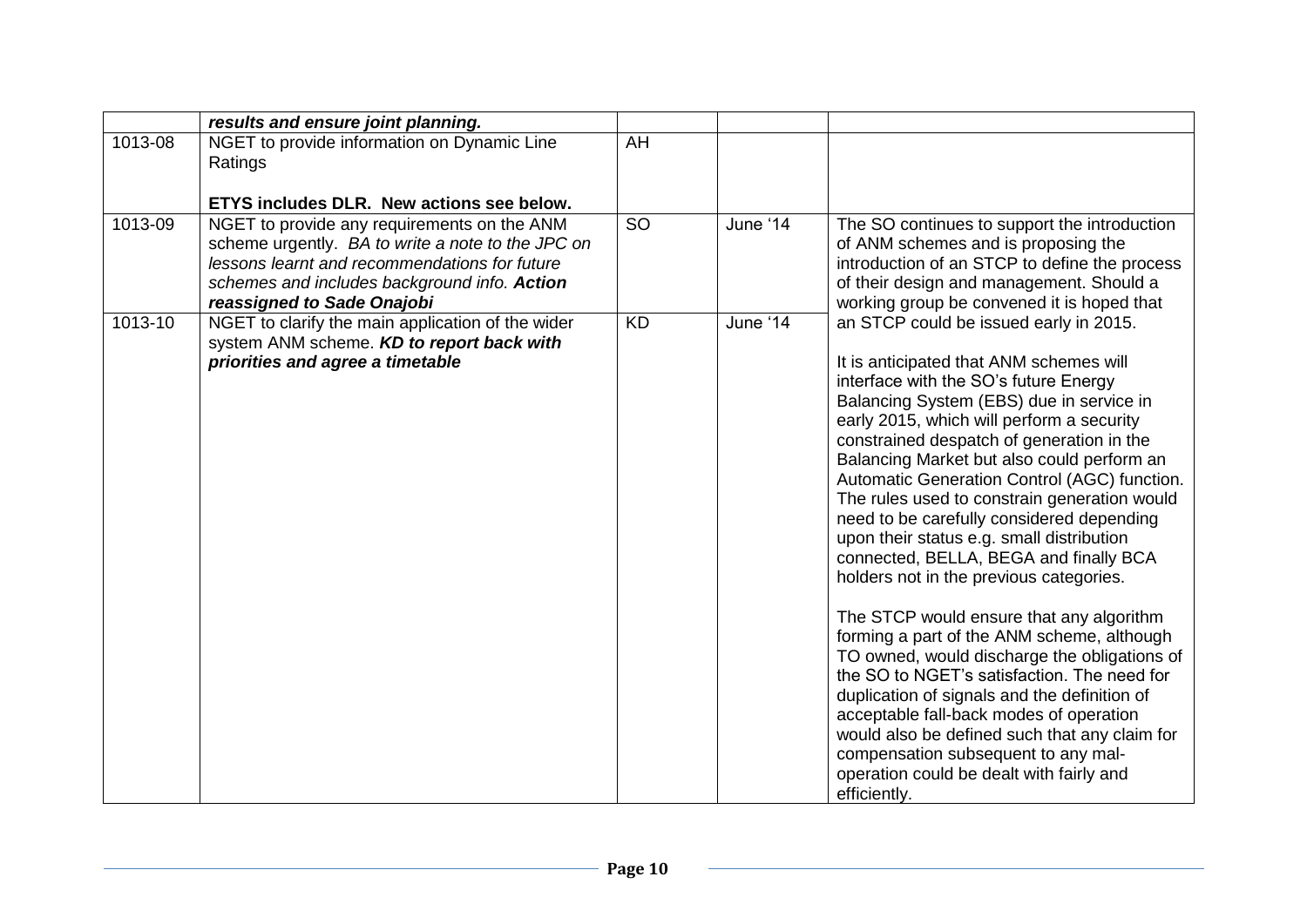| 1013-11 | NGET to initiate discussions with SPT in relation to<br>the Kilgallioch ANM scheme and other similar                         | <b>BA</b> |          | Should it not be possible for an ANM scheme<br>to be delivered to NGET's requirements as<br>SO, or correspond with the commissioning of<br>a generator, then it is proposed that inter-<br>tripping would be recommended and that this<br>should be suggested to all relevant<br>developers at an early stage such that this<br>functionality becomes an integral part of their<br>development and thus not funded by the SO<br>or TO, as this would enhance that developer's<br>prospect of access to the Transmission<br>System. Thus communication and SCADA<br>facilities would be available as a reversionary<br>solution.                                              |
|---------|------------------------------------------------------------------------------------------------------------------------------|-----------|----------|------------------------------------------------------------------------------------------------------------------------------------------------------------------------------------------------------------------------------------------------------------------------------------------------------------------------------------------------------------------------------------------------------------------------------------------------------------------------------------------------------------------------------------------------------------------------------------------------------------------------------------------------------------------------------|
| 1013-13 | schemes<br>NGET to confirm the status of the Chapelcross<br>planning request Require a point of contact -<br>acknowledgement | <b>KD</b> | June '14 | Scope of works:-<br>Protection at Harker 132kV will be replaced to<br>be made compatible with SPT proposed<br>changed. A P443 relay module to upgrade<br>existing protection shall be designed,<br>supplied, installed and commissioned at the<br>Harker 132kV substation for the Harker-<br>Chapelcross 132kV circuit. The protection will<br>include (but is not limited to) the following<br>functions:<br><b>Feeder Protection Main</b><br>Integral Inter-trip to Main Feeder Protections<br>The new feeder protection will be integrated<br>with existing DAR, Overcurrent, O/L Alarm<br>and Trip, Overload Delay Timer Relay 1&2,<br>Synchronising and TR Reset Timer. |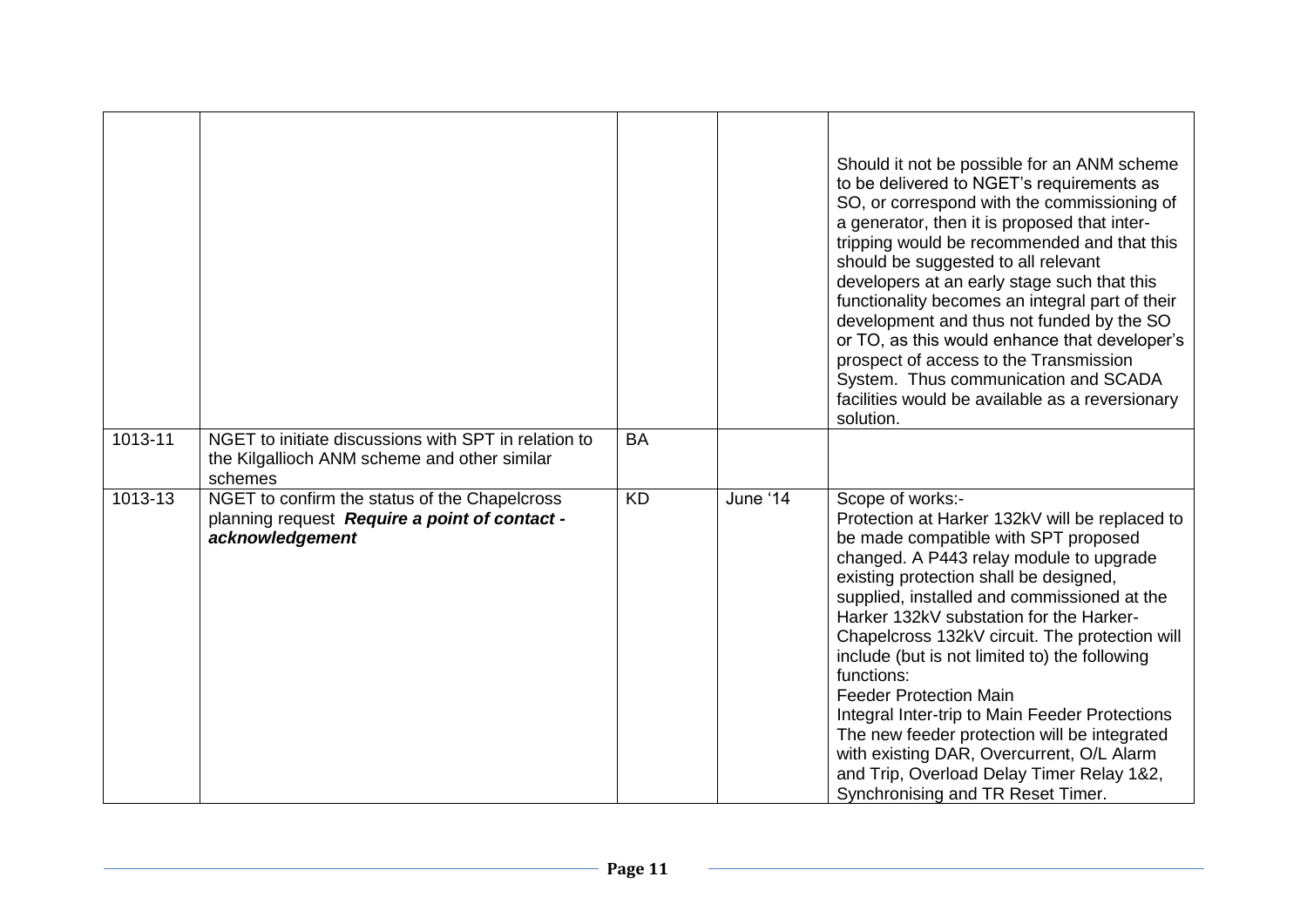|             |                                                                                                                                                                                                                                                                                                                                                  |                           |          | There was debate between NG and SPT<br>about the responsibility of the cross-site fibre<br>works. SPT is expecting NG to carry out<br>works to connect into the 400kV substation<br>and NGET is only expecting to provide the<br>fibre connection from relays to the SPT<br>comms panel in the 132kV telecoms room<br>believing SPT would match same point of<br>service as existing (132kV). SPT have noted<br>that the termination point for multiplexed<br>services is at the 400kV. This is yet to be<br>confirmed.<br>The outages be moved to $12/10/15 - 9/11/15$<br>as advised by SPT. |
|-------------|--------------------------------------------------------------------------------------------------------------------------------------------------------------------------------------------------------------------------------------------------------------------------------------------------------------------------------------------------|---------------------------|----------|-----------------------------------------------------------------------------------------------------------------------------------------------------------------------------------------------------------------------------------------------------------------------------------------------------------------------------------------------------------------------------------------------------------------------------------------------------------------------------------------------------------------------------------------------------------------------------------------------|
| 1013-14     | NGET to liaise with SHET to decide on the scope of<br>works required under the Longanet Inter-trip<br>planning request. Provide any justification that we<br>see for the upgrade                                                                                                                                                                 | KD/BP                     | June '14 | First teleconference was held on 20 June<br>2014, the next is planned for mid-July when<br>SPT expect to have some initial programme<br>information.                                                                                                                                                                                                                                                                                                                                                                                                                                          |
| $1013 - 15$ | NGET to update the Construction Planning<br>Assumptions as soon as practicable.<br>Short Term - current CPAs being updated from<br><b>July 2013</b><br>Longer Term - looking to change how<br>information is accessed via the TEC Register by<br>Scottish TOs by means of a change to the STCP<br>and provision of useful guidelines on ranking. | $\overline{\mathsf{V}}$ H |          |                                                                                                                                                                                                                                                                                                                                                                                                                                                                                                                                                                                               |
| 1013-16     | NGET to update on the Grid Code modification in<br>relation to W24 Submissions                                                                                                                                                                                                                                                                   | <b>KD</b>                 | July '14 | The Industry Consultation, in conjunction with<br>the DCRP, was published on 25 February<br>2014 and closed on 25 March 2014. National<br>Grid has submitted the Report to the Authority<br>and barring issues should be complete by the                                                                                                                                                                                                                                                                                                                                                      |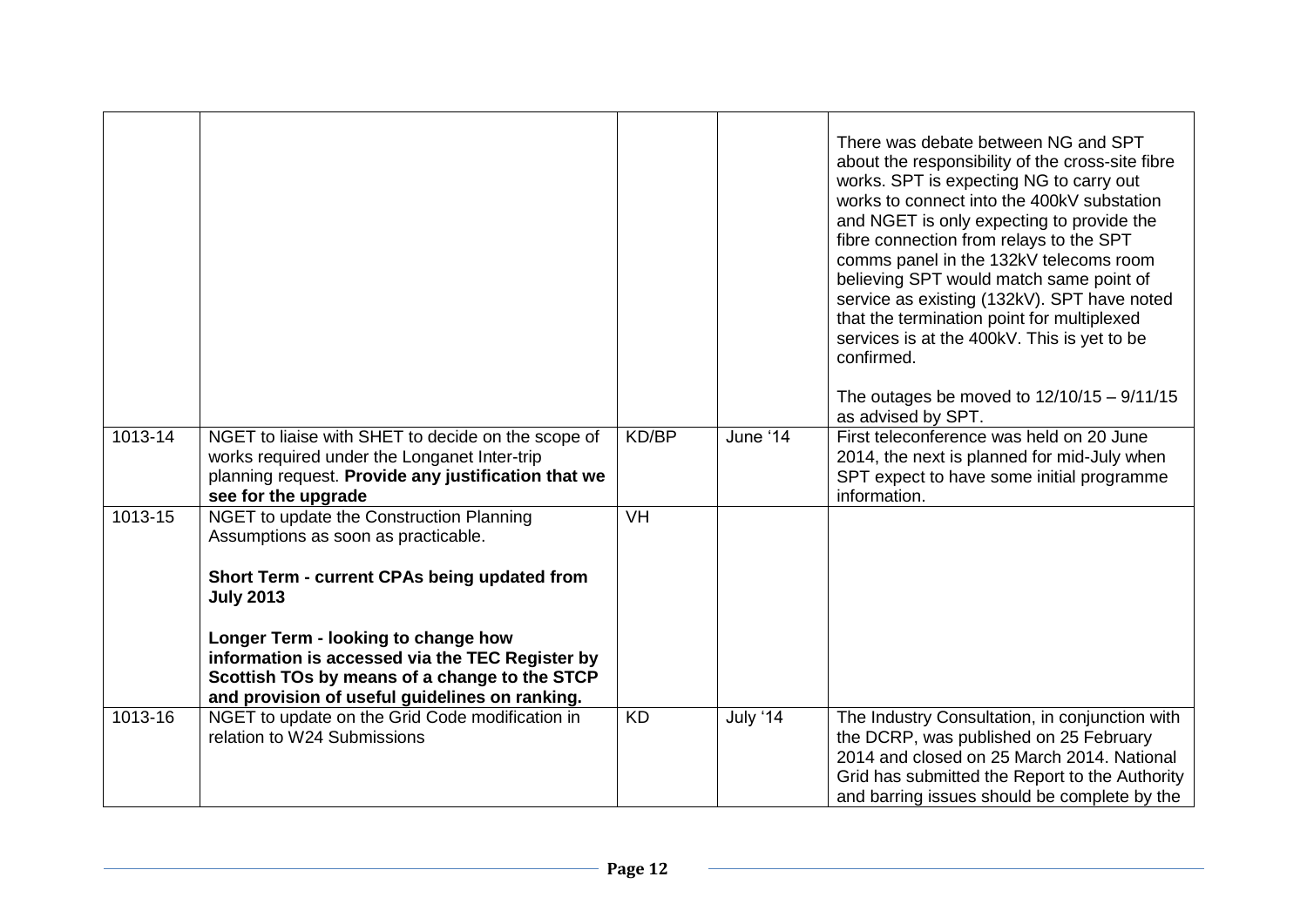|             |                                                                                                                   |                                   |          | end of August. This being the case, provided<br>that the Grid Code changes can be<br>implemented fairly quickly it is quite possible<br>for the data to be a part of the 2015 data<br>process that starts in week 17.                                              |
|-------------|-------------------------------------------------------------------------------------------------------------------|-----------------------------------|----------|--------------------------------------------------------------------------------------------------------------------------------------------------------------------------------------------------------------------------------------------------------------------|
| $1013 - 17$ | NGET to start the discussions internally on this the<br>embedded generation issues.                               | AH                                | June '14 | NG looking at internal and embedded<br>generation on access rights, connection<br>process, against planning codes & planning<br>standards - as volume doesn't just net off<br>some demand anymore. Has been placed on<br>the ENSG Agenda. Discussions are ongoing. |
| 1013-18     | NGET to specify dates and milestones, and provide<br>clarity on what is required from the TOs                     | <b>RP</b>                         |          |                                                                                                                                                                                                                                                                    |
| 1013-19     | NGET to check concerns about voltage control                                                                      | $\overline{KD}$                   |          |                                                                                                                                                                                                                                                                    |
|             | No major concerns                                                                                                 |                                   |          |                                                                                                                                                                                                                                                                    |
| 1013-20     | OC subgroup needs to work with OFTOs to clarify<br>the concerns and propose a code change if required.            | KD to<br>liaise with<br>Graham    |          |                                                                                                                                                                                                                                                                    |
|             | Proposal made recommendation to GS and e-<br>mailed this to interested parties for info.                          | <b>Stein</b>                      |          |                                                                                                                                                                                                                                                                    |
| 1013-21     | Subgroup leaders to advise on the timeline for<br>STC/STCP changes                                                | Subgroup<br>leaders               |          |                                                                                                                                                                                                                                                                    |
| 1013-22     | NGET to update on any ongoing assessments on<br>SSR and filters.                                                  | $\overline{XZ}$                   |          |                                                                                                                                                                                                                                                                    |
| 1013-23     | SPT to provide a briefing note on GSR10 to BP                                                                     | DC/DA                             |          |                                                                                                                                                                                                                                                                    |
|             | The commercial aspects have been considered<br>before taking the decision to put it out to<br>consultation again. |                                   |          |                                                                                                                                                                                                                                                                    |
| 1013-24     | NGET to ensure that DA and BP are involved in the<br>discussions                                                  | <b>BA</b> to<br>liaise with<br>VH |          |                                                                                                                                                                                                                                                                    |
| 1013-25     | NGET to share views on connections on sub-                                                                        | <b>KD</b>                         | June '14 | Briefing note to NGET staff attached. New                                                                                                                                                                                                                          |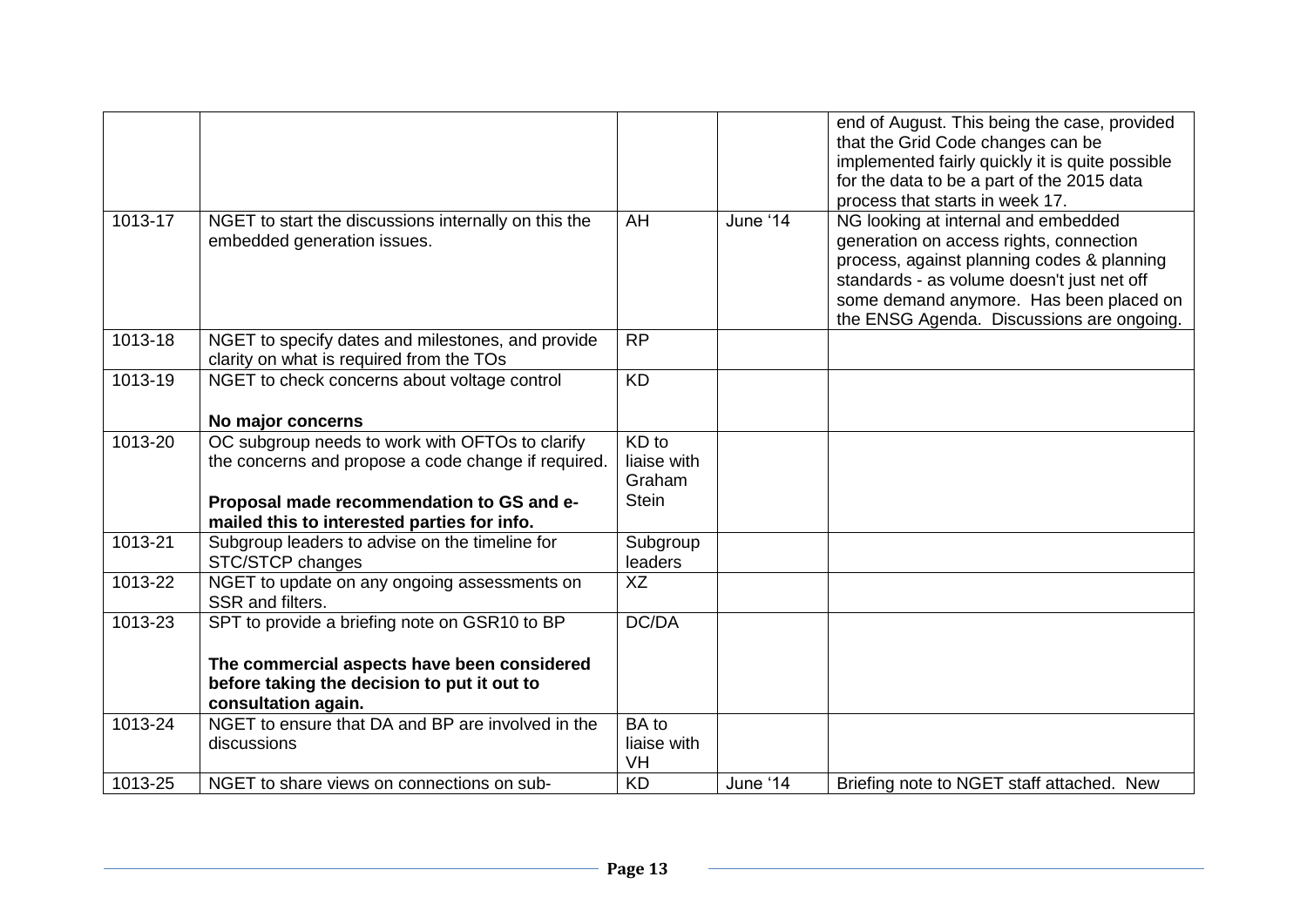|             | transmission voltages with SPT and SHET. More<br>clarity required. High priority. Action<br>reassigned to KD to reflect on and provide<br>proposals.                              |                        |          | Action 0710-03 raised                                                                                                                                                                                                                                                                                                                               |
|-------------|-----------------------------------------------------------------------------------------------------------------------------------------------------------------------------------|------------------------|----------|-----------------------------------------------------------------------------------------------------------------------------------------------------------------------------------------------------------------------------------------------------------------------------------------------------------------------------------------------------|
| 1013-26     | NGET to issue the voltage control Planning Request<br>to SPT                                                                                                                      | <b>KL/BA</b>           |          |                                                                                                                                                                                                                                                                                                                                                     |
|             | <b>Complete - 7th Feb</b>                                                                                                                                                         |                        |          |                                                                                                                                                                                                                                                                                                                                                     |
| 1013-27     | Investment Planning Subgroup to add Voltage<br>Issues on the agenda for the next meeting                                                                                          | <b>SW</b>              |          |                                                                                                                                                                                                                                                                                                                                                     |
| 1013-28     | Investment Planning Subgroup to add Bol on the<br>agenda for the next meeting                                                                                                     | $\overline{\text{SW}}$ |          |                                                                                                                                                                                                                                                                                                                                                     |
| 1013-03     | JPC does not cover Yr1 & 2 but concerns raised by<br>AH that lessons learnt from Yr1 & 2 should be fed<br>back to JPC to ensure appropriate actions are taken<br>forward.         |                        |          |                                                                                                                                                                                                                                                                                                                                                     |
| 0114-01     | Mark Osborne to provide an update on the success<br>around the Humber Smart Zone. AH to follow-up<br>with MO                                                                      | AH/MO                  | June '14 | Installed dynamic ratings (weights) and now<br>collecting information ready for analysis in<br>about 12 months' time.                                                                                                                                                                                                                               |
| $0114 - 02$ | NGET to provide estimates on what the benefits of<br>undertaking this upgrade is recognising the<br>estimated capital cost. Action reassigned to KD to<br>report back by mid-June | <b>KD</b>              | Mid-June | There have been a number of Planning<br>Requests related to this but the future low<br>level of availability anticipated for PEHE and<br>LOAN generation dictates that we reappraise<br>the issues.<br>It is recognised that the request by SPG to<br>resolve the long-standing issue at LOAN may<br>still need to be resolved (Action 1013-14) and |
|             |                                                                                                                                                                                   |                        |          | I've asked for their input, but that the need for<br>communication system improvements<br>between STHA and PEHE yielding a 35ms<br>improvement in response has now gone.<br>KD has been in contact with the power station<br>and waiting response to query regarding                                                                                |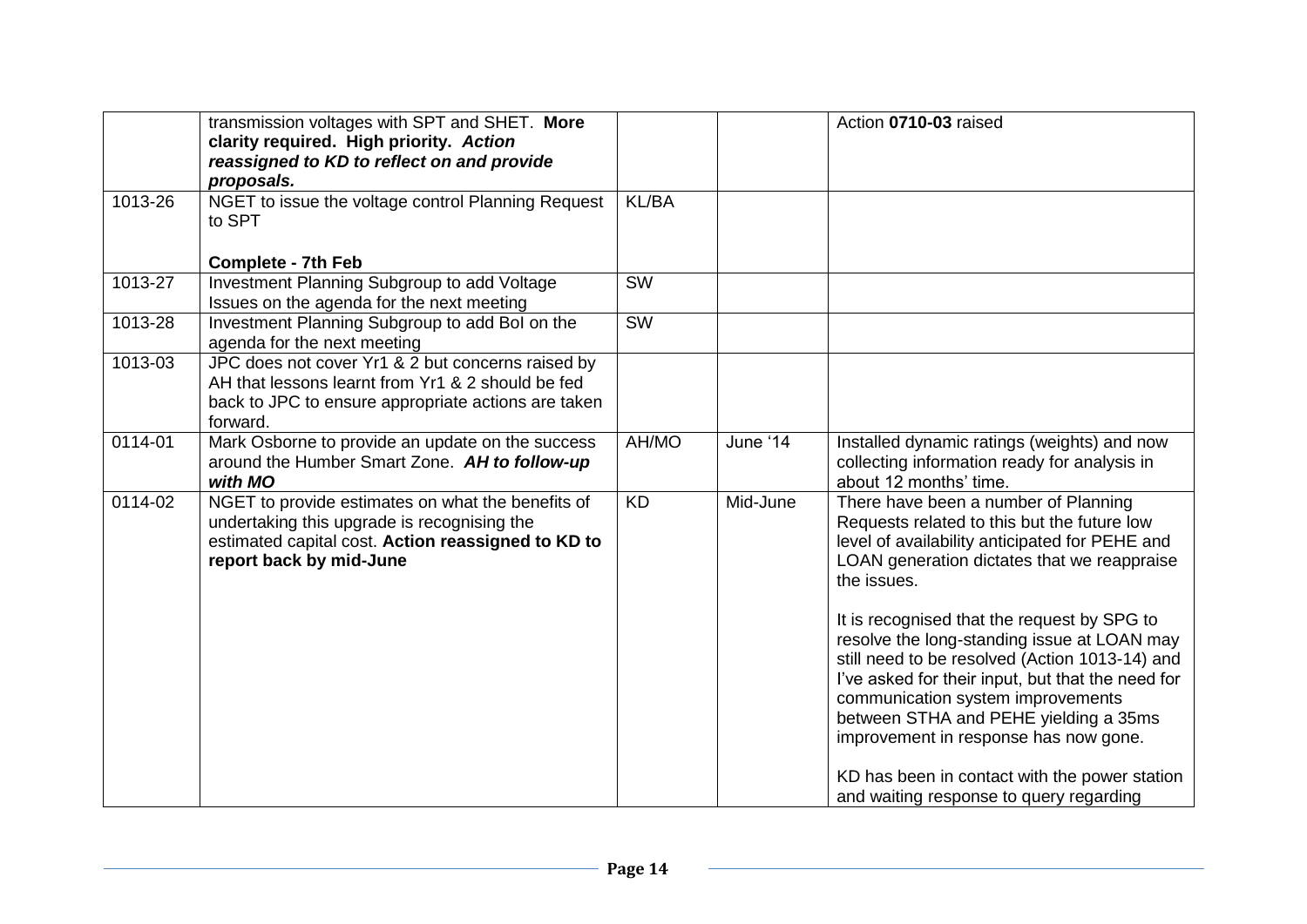|         |                                                                                                                                                                                                                                                                                                                     |           | continuing need for resolution of the unit<br>selectivity issue.<br>The potentially low level of conventional plant<br>availability does leave a potential issue in the<br>management of B6 boundary under high wind<br>generator output conditions; hence the<br>submission of the planning requests<br>PR 2014 SHET001 and PR 2014 SPT001.<br>The benefit of the B6 I/T scheme for the<br>2013/4 year being ~£147,000/intertrippable<br>MW thus making the design and use of these<br>schemes economic on the assumption that<br>scheme arming and utilisation costs are<br>proportionate.<br>No significant benefits in reducing clearance |
|---------|---------------------------------------------------------------------------------------------------------------------------------------------------------------------------------------------------------------------------------------------------------------------------------------------------------------------|-----------|-----------------------------------------------------------------------------------------------------------------------------------------------------------------------------------------------------------------------------------------------------------------------------------------------------------------------------------------------------------------------------------------------------------------------------------------------------------------------------------------------------------------------------------------------------------------------------------------------------------------------------------------------|
| 0114-03 | Embedded generation, smalls and BELLAs remain<br>an issue as they aren't included on the TEC<br>Register, NGET to look into extracting that<br>information from the Week 24 submissions.                                                                                                                            | AH/BA     | times.<br>Guidance note will be produced.                                                                                                                                                                                                                                                                                                                                                                                                                                                                                                                                                                                                     |
| 0114-04 | JPC Recommend that STCP11.1 is updated to<br>provide feedback on the outage plan for Yrs. 1 & 2,<br>including lessons learnt, to the Operational<br>Assessment subgroup. The Subgroup then reviews<br>and passes the issues to the appropriate group then<br>coordinate and feedback up the JPC.KD Reported<br>back | AH/KD     |                                                                                                                                                                                                                                                                                                                                                                                                                                                                                                                                                                                                                                               |
| 0114-05 | DA to check against the current list of TORIs to see                                                                                                                                                                                                                                                                | <b>DA</b> |                                                                                                                                                                                                                                                                                                                                                                                                                                                                                                                                                                                                                                               |
|         | if any have been overlooked.                                                                                                                                                                                                                                                                                        |           |                                                                                                                                                                                                                                                                                                                                                                                                                                                                                                                                                                                                                                               |
| 0114-06 | Confirm who recipient/post box is within NGET.                                                                                                                                                                                                                                                                      | <b>BA</b> |                                                                                                                                                                                                                                                                                                                                                                                                                                                                                                                                                                                                                                               |
| 0114-08 | Request SW to put a note to the JPC after the IPC<br>meeting on the 7th Feb to confirm what they have                                                                                                                                                                                                               | SW        |                                                                                                                                                                                                                                                                                                                                                                                                                                                                                                                                                                                                                                               |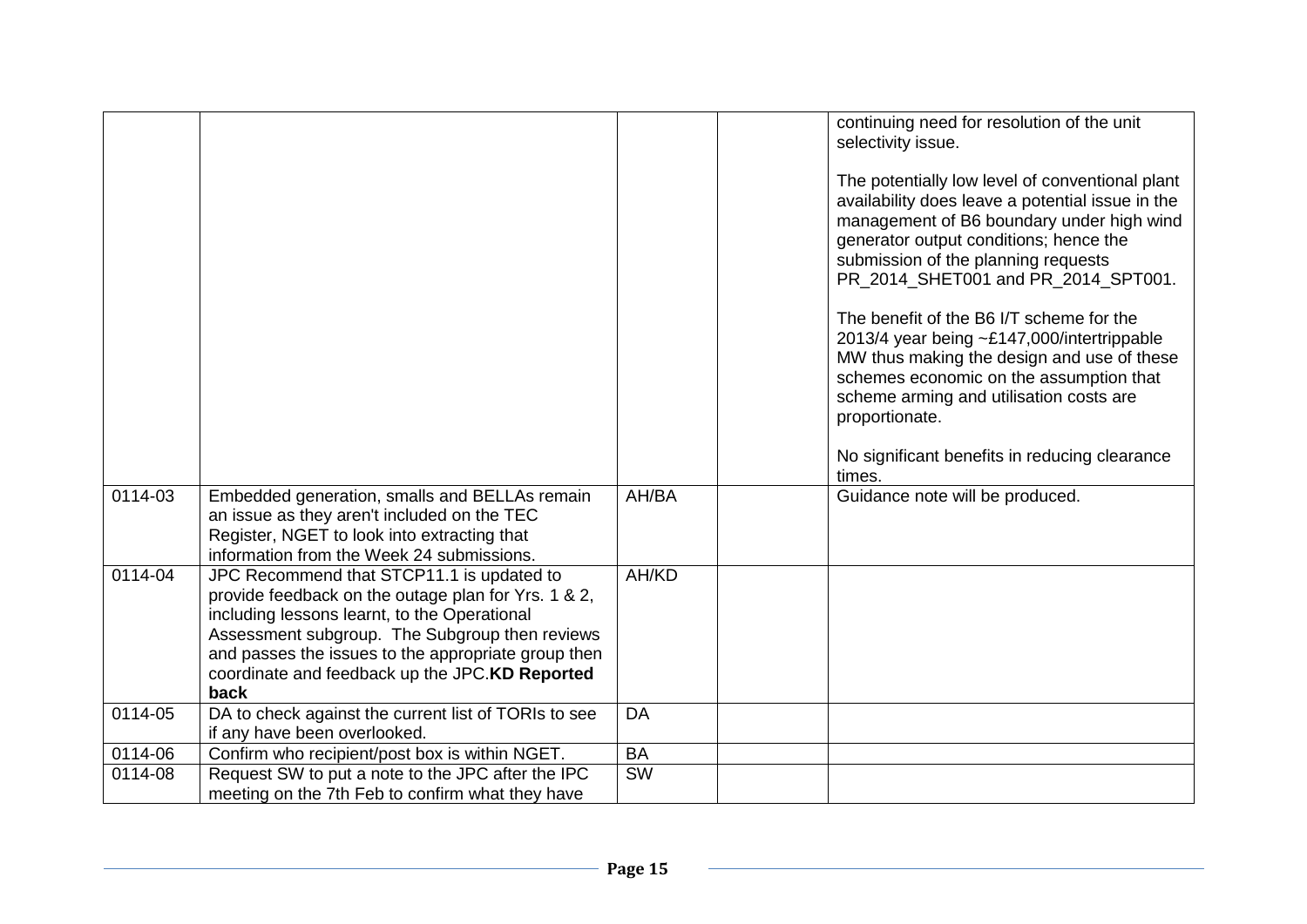|         | agreed to do and the timescales.                                                                                                                                                                                                                                                                                                                                   |                |          |                                                                                                                                                                                                                                                                                                                                                                                                                                                                                                                                                                                                                                                                                                                                                                                                                                                                                                                                               |
|---------|--------------------------------------------------------------------------------------------------------------------------------------------------------------------------------------------------------------------------------------------------------------------------------------------------------------------------------------------------------------------|----------------|----------|-----------------------------------------------------------------------------------------------------------------------------------------------------------------------------------------------------------------------------------------------------------------------------------------------------------------------------------------------------------------------------------------------------------------------------------------------------------------------------------------------------------------------------------------------------------------------------------------------------------------------------------------------------------------------------------------------------------------------------------------------------------------------------------------------------------------------------------------------------------------------------------------------------------------------------------------------|
| 0114-09 | AH to contact Prof. Keith Bell to ask if there is<br>anything he needs from us to support his work, if not<br>then offer a meeting after then end of February to<br>share our findings. DA confirmed Prof. Keith Bell<br>was working in an ad-hoc advisory position and<br>had not been asked to specifically look at<br>Scottish Security of Supply at this time. | AH             |          |                                                                                                                                                                                                                                                                                                                                                                                                                                                                                                                                                                                                                                                                                                                                                                                                                                                                                                                                               |
| 0114-10 | BA to provide background to DA on the outage<br>combination conditions that require NG to use<br>Harker to secure demand for E&W and liaise with<br>Investment Planning committee. Options being<br>discussed - defer to subgroup to resolve.                                                                                                                      | <b>BA</b>      |          |                                                                                                                                                                                                                                                                                                                                                                                                                                                                                                                                                                                                                                                                                                                                                                                                                                                                                                                                               |
| 0114-12 | JPC Operational Assessment Subgroup to advise on<br>the acceptable level of complexity for Operational<br>Inter-tripping schemes/ Active Network Management<br>Schemes.                                                                                                                                                                                            | <b>OA SubG</b> | June '14 | During discussion by the subgroup KD<br>advised that he is proposing an STCP<br>Modification Proposal to create a new STCP<br>specifically for ANM schemes in the<br>expectation that a working group will be<br>convened to consider this and the wider<br>issues created by such schemes, including<br>the interaction with I/T schemes. This has<br>been approved by the STC Panel.<br>It is anticipated that ANM schemes will<br>interface with the SO's future Energy<br>Balancing System (EBS) due in service in<br>early 2015, which will perform a security<br>constrained despatch of generation in the<br>Balancing Market but also could perform an<br>Automatic Generation Control (AGC) function.<br>The rules used to constrain generation would<br>need to be carefully considered depending<br>upon their status e.g. small distribution<br>connected, BELLA, BEGA and finally BCA<br>holders not in the previous categories. |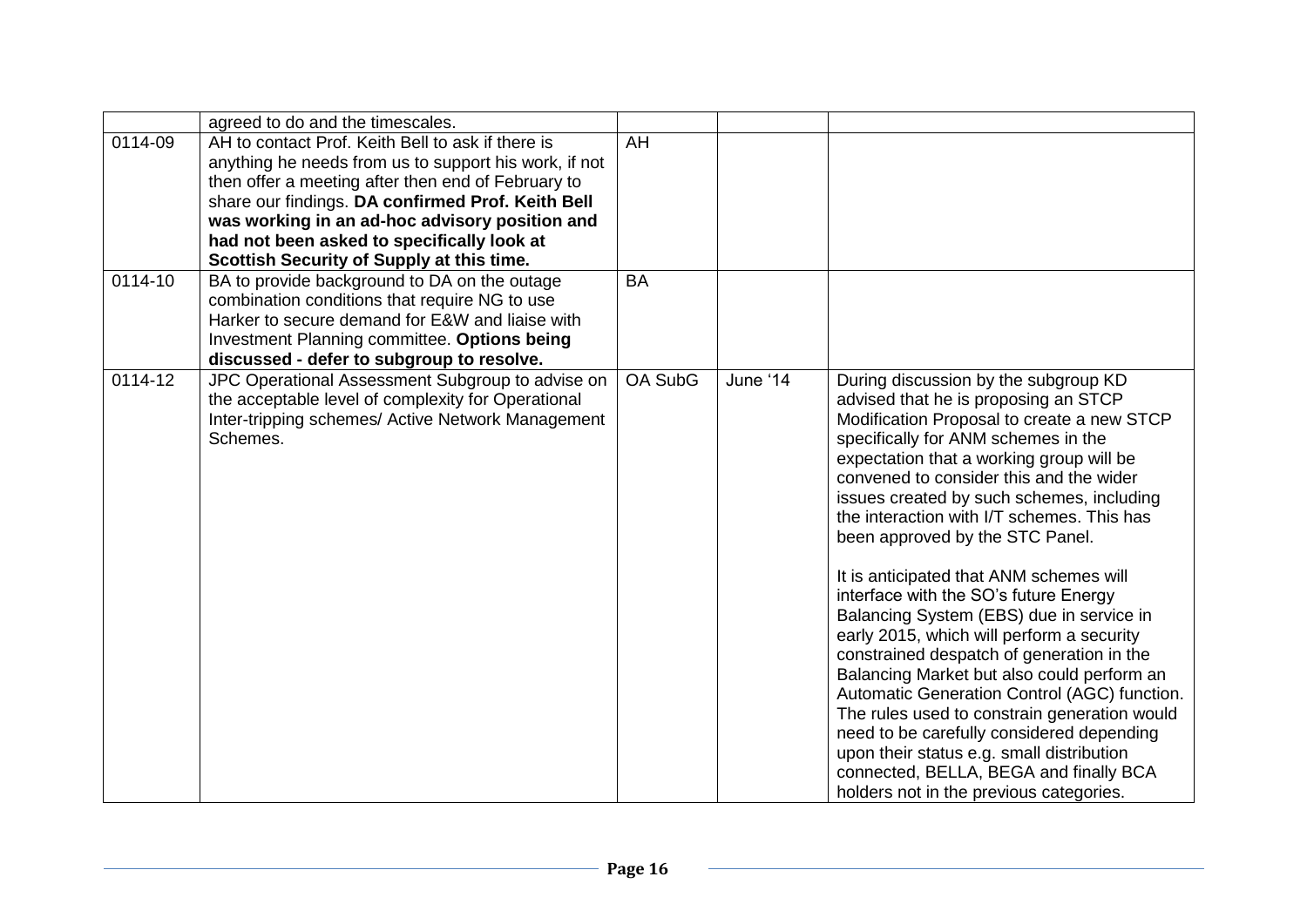|             |                                                                                                                                                                                                                                                |                 |          | In the interim NGET are not proposing to<br>suspend development of ANM schemes but<br>that these or inter-trip schemes will need to<br>be addressed on an individual needs basis<br>until an agreed formal strategy is adopted.<br>NGET is anticipating that the AGC (automatic<br>generation control) algorithms that are being<br>considered for the new Energy Balancing<br>System may be a way forward and that the<br>SO and TOs can get their experts to discuss<br>the possibilities in due course. It is not<br>anticipated that a formulaic approach to<br>setting a complexity limit is necessary as<br>each project would be approached on its<br>merits.<br>Note: The EBS does so-called network-<br>secure dispatch and hence an export limit for<br>a region may be set. |
|-------------|------------------------------------------------------------------------------------------------------------------------------------------------------------------------------------------------------------------------------------------------|-----------------|----------|----------------------------------------------------------------------------------------------------------------------------------------------------------------------------------------------------------------------------------------------------------------------------------------------------------------------------------------------------------------------------------------------------------------------------------------------------------------------------------------------------------------------------------------------------------------------------------------------------------------------------------------------------------------------------------------------------------------------------------------------------------------------------------------|
| 0114-13     | Discuss generic issue with Commercial and put<br>some clarity around the process both for internal<br>guidance and publicly for generators to view how we<br>will be considering the application. Set up meeting<br>with John Twomey, AH & BA. | AH/BA           | June '14 |                                                                                                                                                                                                                                                                                                                                                                                                                                                                                                                                                                                                                                                                                                                                                                                        |
| 0114-14     | Prepare a note for JPC on lessons learnt and<br>proposals for taking them forward, and any issues<br>the JPC are required to intervene on. RP                                                                                                  | <b>RP</b>       |          |                                                                                                                                                                                                                                                                                                                                                                                                                                                                                                                                                                                                                                                                                                                                                                                        |
| $0114 - 15$ | Set target to review and update relevant STCPs for<br>ETYS. RP                                                                                                                                                                                 | <b>RP</b>       |          |                                                                                                                                                                                                                                                                                                                                                                                                                                                                                                                                                                                                                                                                                                                                                                                        |
| 0114-16     | KD to draft some proposals to share with the JPC.                                                                                                                                                                                              | $\overline{KD}$ |          | Code amendments have been proposed.                                                                                                                                                                                                                                                                                                                                                                                                                                                                                                                                                                                                                                                                                                                                                    |
| 0114-17     | KD to provide a brief following the meeting. STC                                                                                                                                                                                               | <b>KD</b>       |          | Section K has been reviewed as adequate<br>and the NG Reactive Working Group<br>subsequently wound up.                                                                                                                                                                                                                                                                                                                                                                                                                                                                                                                                                                                                                                                                                 |
| 0114-18     | OA Group to review and update relevant STCPs and                                                                                                                                                                                               | OA SubG         | June '14 | KD advised that a draft of STCP18-1 is to be                                                                                                                                                                                                                                                                                                                                                                                                                                                                                                                                                                                                                                                                                                                                           |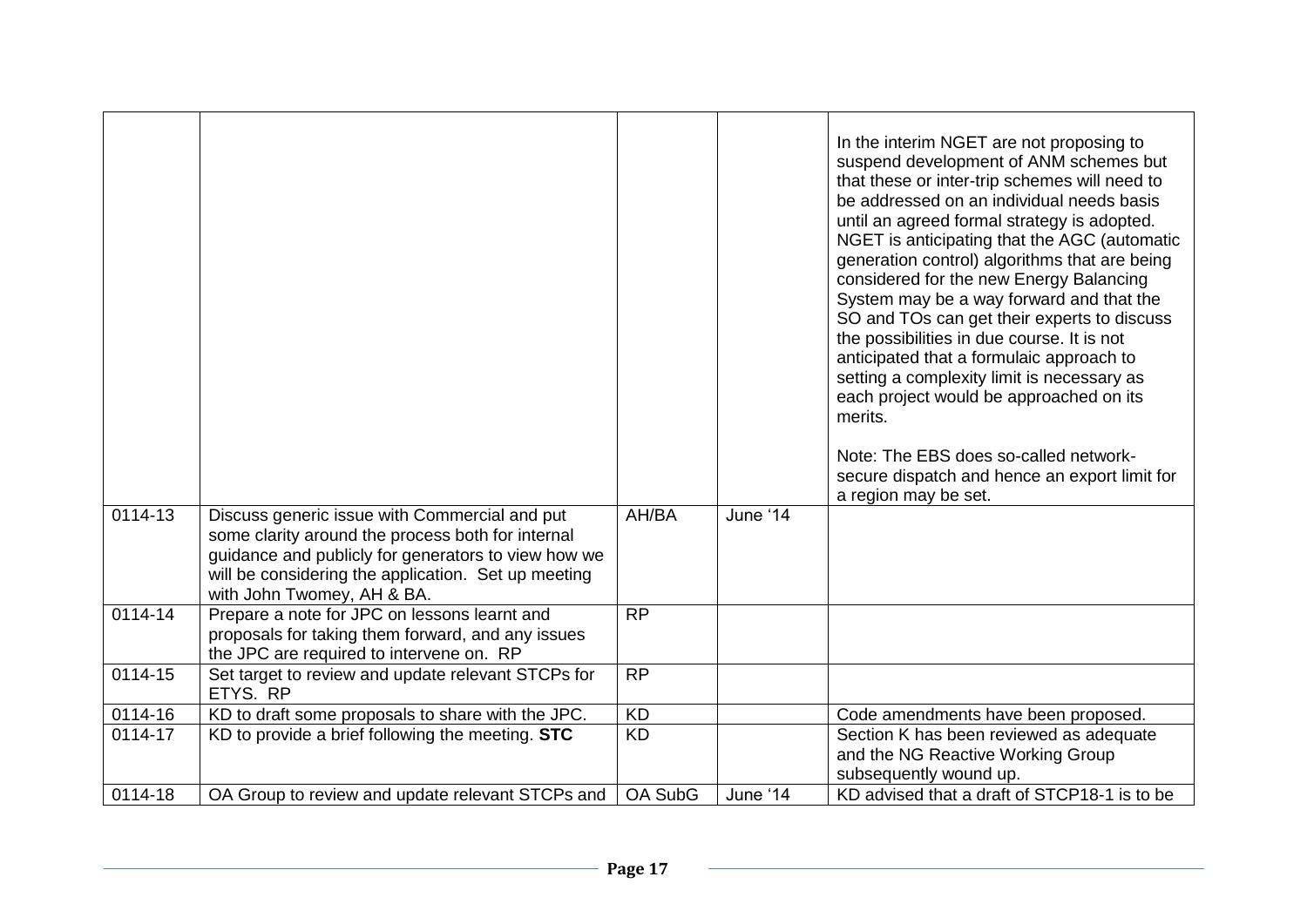|         | update PLD pro-forma.                                                                                                                                                            |                               |          | re-circulated to potential contributors shortly<br>and has been submitted to the June 2014<br>STC Panel for comment and for subsequent<br>issue.                                                                                                                          |
|---------|----------------------------------------------------------------------------------------------------------------------------------------------------------------------------------|-------------------------------|----------|---------------------------------------------------------------------------------------------------------------------------------------------------------------------------------------------------------------------------------------------------------------------------|
|         |                                                                                                                                                                                  |                               |          | KD advised that STCP11-1 is presently being<br>slightly amended to reflect the agreement to<br>incorporate feedback from current year<br>planning into the longer term planning<br>process, but issue is not anticipated until<br>November 2014.                          |
|         |                                                                                                                                                                                  |                               |          | Consideration of changing STCP11-3 is to<br>perform outage costing in year 1 is outside<br>the remit of the JPC-OA (which covers years<br>3-8). It is considered that this is the<br>responsibility of the Project Coordination and<br>Progress Review sub-group's remit. |
|         |                                                                                                                                                                                  |                               |          | The PLD pro-forma is considered adequate in<br>its current form by the JPC-OA (STCP16-1<br>refers), and is the responsibility of the JPC-IP.                                                                                                                              |
| 0114-19 | OA Group to update and re-circulate ToR following<br>meeting in March.                                                                                                           | OA SubG                       |          | Completed 27 March 2014.                                                                                                                                                                                                                                                  |
| 0114-20 | All subgroup to inform JPC on proposed timescales<br>for updating STCPs. JPC will then feed this back to<br>the STC committee. VH to follow-up with<br>subgroups                 | <b>All SubGs</b><br><b>VH</b> | June '14 | Completed                                                                                                                                                                                                                                                                 |
| 0114-21 | Before the next ENSG Meeting JPC to hold a<br>teleconference to share rationale for the selection of<br>projects included in the ENSG templates. VH to<br>arrange for end of May | VH                            | May '14  | Agreed at ENSG to keep reporting on projects                                                                                                                                                                                                                              |
| 0114-22 | AH to feedback Schedule 3 review to STC alongside<br>STCP reviews and Boundary of Influence data<br>exchange?                                                                    | AH                            | June '14 |                                                                                                                                                                                                                                                                           |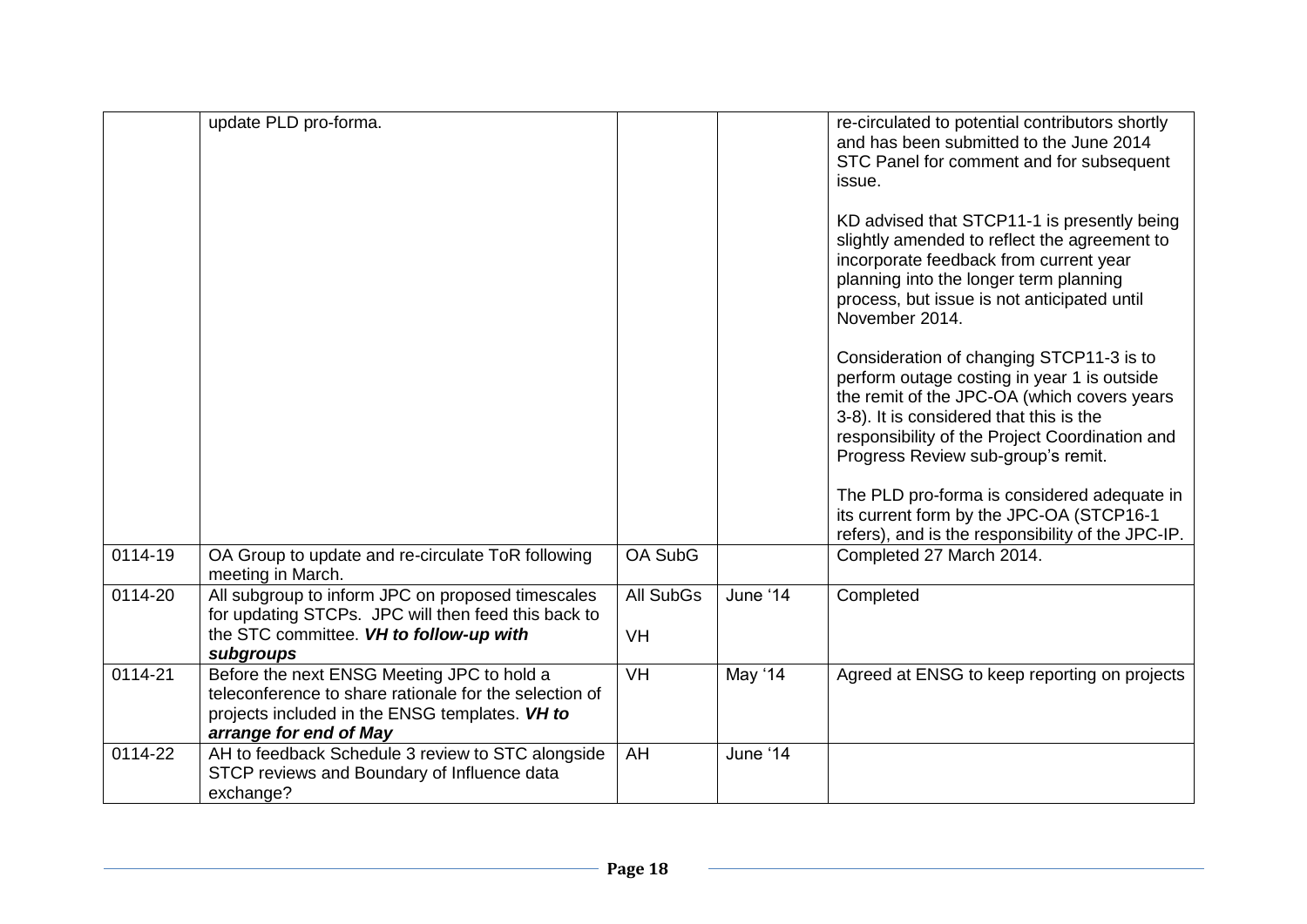| 0114-23     | On North Connect AH to find out what involvement          | AH         |                        |                                                |
|-------------|-----------------------------------------------------------|------------|------------------------|------------------------------------------------|
|             | Scottish TO should have had in signing off the CBA.       |            |                        |                                                |
| 0114-25     | Request Modelling Subgroup to review provision of         | AH         |                        |                                                |
|             | Wk. 24 Data back to the TOs with regular updates.         |            |                        |                                                |
| 0114-26     | AH to keep DA updated on the situation. <b>Investment</b> | AH         |                        |                                                |
|             | Planning Group to follow up on this.                      |            |                        |                                                |
| 0114-27     | MB to set up teleconference when agenda is                | <b>MB</b>  |                        |                                                |
|             | circulated.                                               |            |                        |                                                |
| 0429-01     | Investment Planning Subgroup to report back               | SW/AH      |                        | Agenda item                                    |
|             | following their meeting in May. Ref Bol.                  |            |                        |                                                |
| 0429-02     | BP/AH to check if Paul Nielsen has had any                | BP/AH      | June '14               | Yes                                            |
|             | involvement with CBAs.                                    |            |                        |                                                |
| 0429-03     | JPC members asked to reflect and feedback on,             | <b>JPC</b> | June ' $1\overline{4}$ | Agenda item                                    |
|             | Connection Applications processes, Planning               | members    |                        |                                                |
|             | Assumption requirements to ensure NG can deliver          |            |                        |                                                |
|             | what TOs want in a time and format that is useful.        |            |                        |                                                |
|             | and indeed any other policies and/or processes that       |            |                        |                                                |
|             | are a cause for concern back to VH or direct to AH        |            |                        |                                                |
|             | or KD.                                                    |            |                        |                                                |
| 0429-08     | AH to speak to Angela Quinn regarding using               | AH         | <b>July '14</b>        | CION process used to look at this - worked     |
|             | Condition 2B (rather than M&N) to demonstrate how         |            |                        | quite well. Only challenge in adopting the     |
|             | we've ring-fenced the application and kept it up to       |            |                        | CION process in an application timescale is    |
|             | director level as separate.                               |            |                        | difficulty in getting decisions made that meet |
|             |                                                           |            |                        | everyone's timescales. Needs a lot of          |
|             |                                                           |            |                        | discipline timewise.                           |
| 0429-09     | BP to review. (updated CSSs)                              | <b>BP</b>  | July '14               | Spoke to Jim Molley - Resource Issue -         |
|             |                                                           |            |                        | request to prioritise a list.                  |
| 0429-10     | KD to set up teleconference/workshop with TOs and         | <b>KD</b>  | July '14               | First teleconference held 19 June 2014 AH      |
|             | Commercial to find a common place to deal with            |            |                        | volunteered to circulate notes on meeting.     |
|             | short-medium term issues.                                 |            |                        |                                                |
| $0429 - 12$ | KD to review chairmanship for Project Coordination        | <b>KD</b>  | July '14               | As SNPT is split by TO in terms of review and  |
|             | and Progress Review subgroup.                             |            |                        | management and staffing, this will be split    |
|             |                                                           |            |                        | between Kanan Ganakesavan (SPT) and            |
|             |                                                           |            |                        | Stephen Nyemba (SHE-T).                        |
| 0429-13     | RP to identify key dates and put some telephone           | <b>RP</b>  | July '14               | Dates circulated 10/07/2014                    |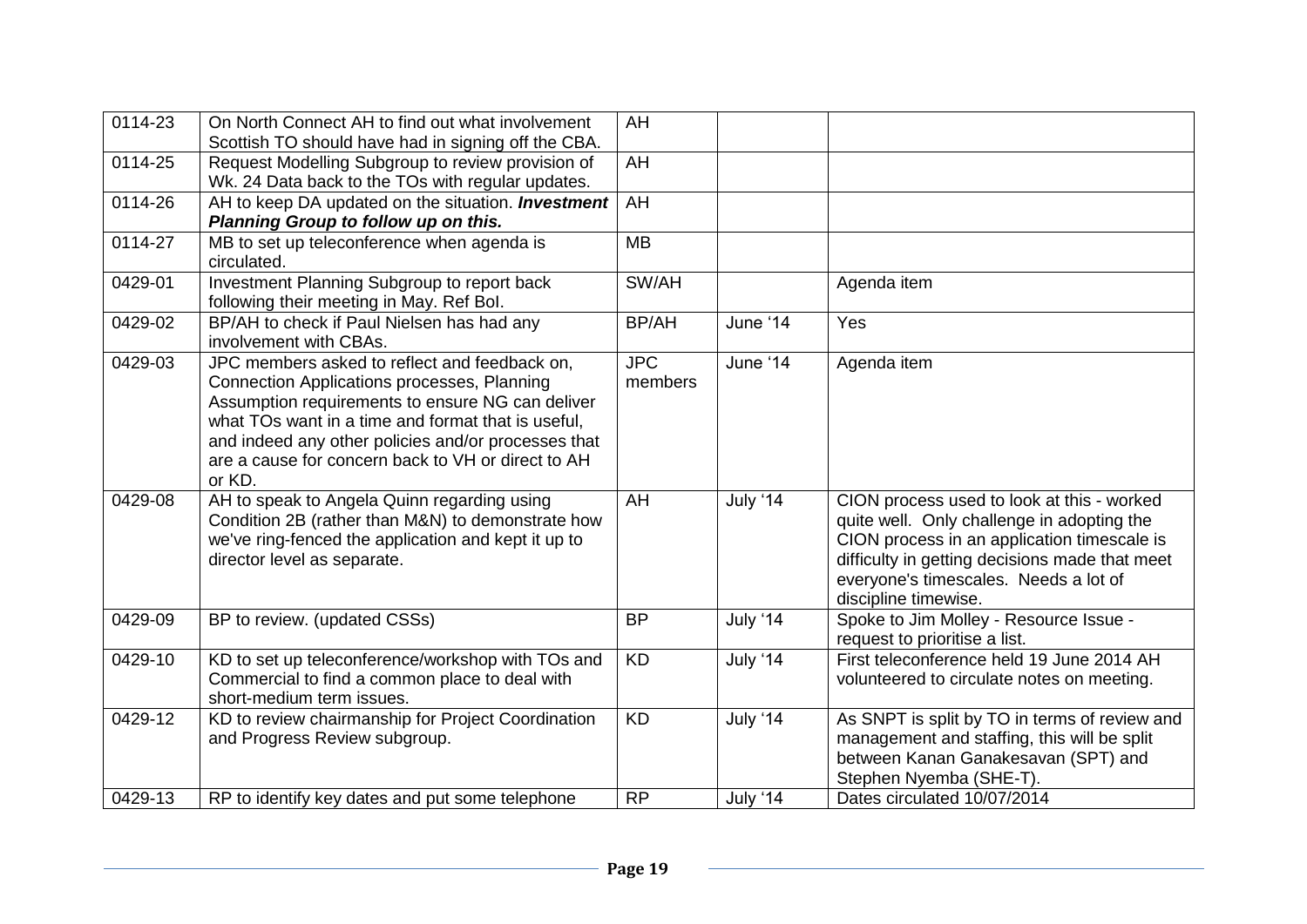|         | conferences in with the JPC that can be stood down<br>if not required.                                                                                                                                             |           |                    |                                                                                                     |
|---------|--------------------------------------------------------------------------------------------------------------------------------------------------------------------------------------------------------------------|-----------|--------------------|-----------------------------------------------------------------------------------------------------|
| 0429-15 | XZ to provide the JPC with information on increasing<br>number of HVDC links there is greater interaction -<br>how do we ensure all the TOs have got the<br>appropriate models to study the network<br>performance | XZ        | June '14           | Workshop scheduled for 2nd October to<br>compare models and will feedback following<br>the meeting. |
| 0429-16 | KD to email round (current projects in scope for<br>inter-tripping)                                                                                                                                                | <b>KD</b> | May '14            | Completed May '14                                                                                   |
| 0429-17 | VH to include full membership details on JPC<br>Subgroups report.                                                                                                                                                  | <b>VH</b> | <b>July '14</b>    | Completed July '14                                                                                  |
| 1013-12 | SPT to confirm whether Strathaven/Harker works are<br>still required with the change of the generation<br>background.                                                                                              | <b>DA</b> |                    | <b>CLOSED</b><br>Still including these works in some connection<br>offers                           |
| 0114-11 | AH to put an ENSG paper together on non-firm<br>access                                                                                                                                                             | AH        |                    | <b>CLOSED</b><br>Completed - Circulate!                                                             |
| 0429-04 | SPT & SHETL to review. (Denny SGT Overload)                                                                                                                                                                        | DA/BP     |                    | <b>CLOSED</b><br>No plans to install 2nd transformer                                                |
| 0429-06 | Action for Investment Planning Group - on reflection<br>we get a number of applications - in ETYS should<br>we periodically do a joint stability study.                                                            | <b>SW</b> |                    | <b>CLOSED</b>                                                                                       |
| 0429-07 | Action for Investment Planning Group - to review the<br>programme of work.                                                                                                                                         | SW        |                    | CLOSED - moved to JPC-IP responsibility                                                             |
| 0429-11 | KD to pick up issues with TOCAs and templates as<br>part of Performance Excellence.                                                                                                                                | <b>KD</b> |                    | <b>CLOSED</b><br>Under way - Jim Molley to lead                                                     |
| 0710-01 | KD to agree and review as part of working group<br>priorities and timescales on planning requests<br>already made.                                                                                                 | <b>KD</b> | by next<br>meeting | <b>CLOSED</b><br>ANMWG - trial to be arranged                                                       |
| 0710-02 | KD to organise for Liena Vilde to speak to TOs<br>regarding interface with ENA Working Group. TOs to                                                                                                               | KD/LV     | by next<br>meeting | <b>CLOSED</b>                                                                                       |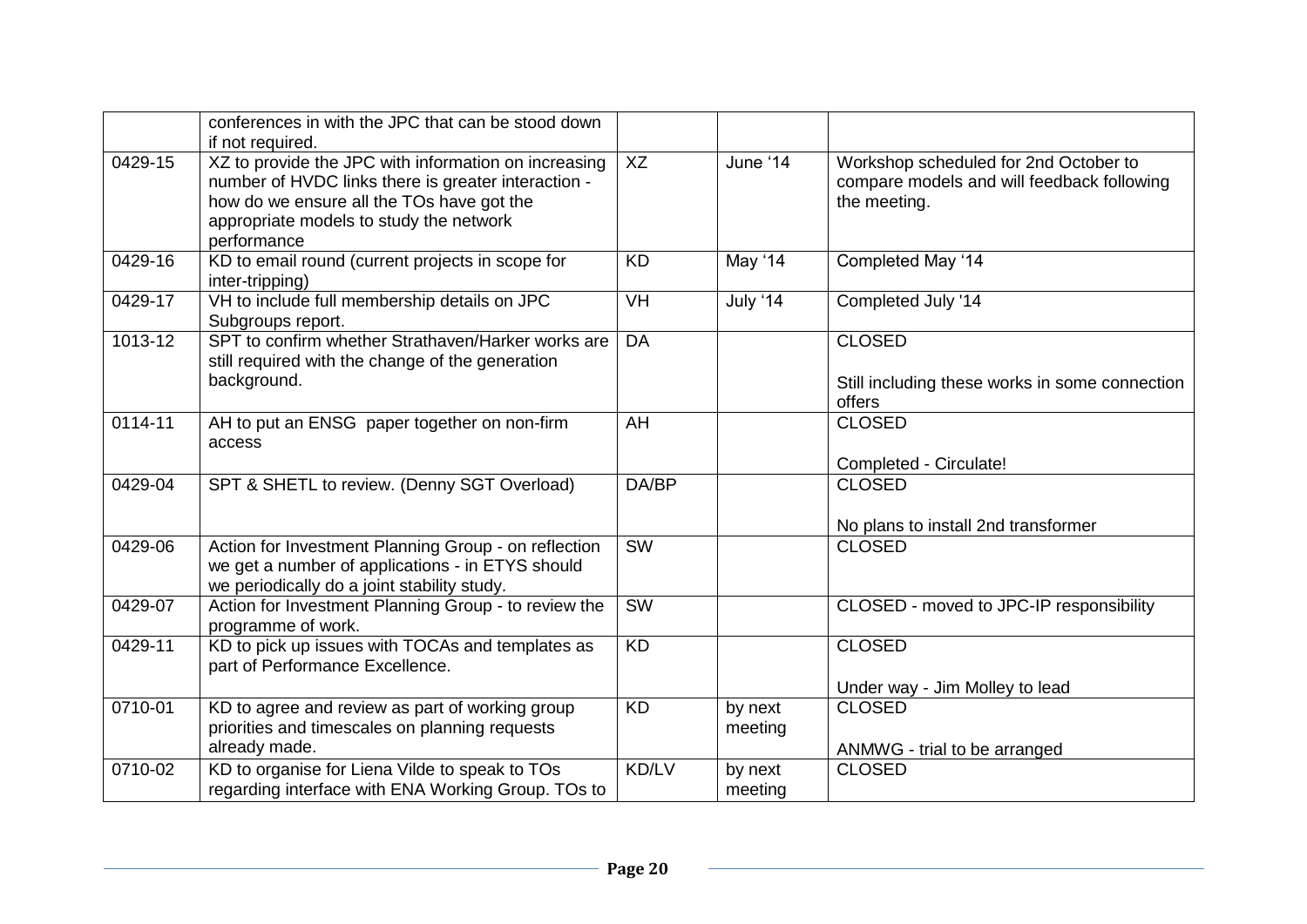|             | nominate persons to be involved.                                                                                                                                                 | <b>TOs</b>  |                    |                                                                                                                                                                                                                           |
|-------------|----------------------------------------------------------------------------------------------------------------------------------------------------------------------------------|-------------|--------------------|---------------------------------------------------------------------------------------------------------------------------------------------------------------------------------------------------------------------------|
| $0710 - 03$ | KD to pull together a small working group to identify<br>a range of solutions for consideration. DC to ask<br>Transmission Ops and Distribution Ops colleagues<br>to contribute. | KD/DC       | by next<br>meeting | <b>CLOSED</b><br>Circulated a paper. Control Room agreeable.<br>If there are no distribution circuits connected<br>to those 33kV bars our Control Room are<br>prepared to take control of them - otherwise<br>they won't. |
| 0710-04     | AH to establish a review on how to manage data<br>exchange (ref: Closed action 0114-22)                                                                                          | AH          | by next<br>meeting | <b>CLOSED</b><br>RP update ETYS - EMR Team debate                                                                                                                                                                         |
| 0710-05     | XZ to feedback following 2nd October Workshop<br>comparing models used to study network<br>performance in light of increasing HVDC links with<br>greater interaction.            | <b>XZ</b>   | by next<br>meeting | <b>CLOSED</b><br>Still not working well focus needs to be<br>maintained.<br>Workshop Held - Plan in place to compare<br>and fwd PF Model to SPT                                                                           |
| 0710-06     | With the exception of the weekly meeting subgroups<br>to provide latest minutes from subgroups and pull<br>out highlights to share with the JPC.                                 | Subgroups   | by next<br>meeting | <b>CLOSED</b>                                                                                                                                                                                                             |
| $0710 - 07$ | BP to review the flagging up of outages with<br>conditions within SHET.                                                                                                          | <b>BP</b>   | by next<br>meeting | <b>CLOSED</b><br>Outages dependent upon wind has been<br>annotated. Wind has to be below 40% for the<br>outages to be secure.<br>Local arrangements put in place - SQSS<br>Review taking place                            |
| 0710-09     | Modelling: All parties to action - where errors are<br>identified or concerns, they are feedback in a<br>constructive timely way.                                                | All parties | by next<br>meeting | <b>CLOSED</b><br><b>Action for Modelling Group</b>                                                                                                                                                                        |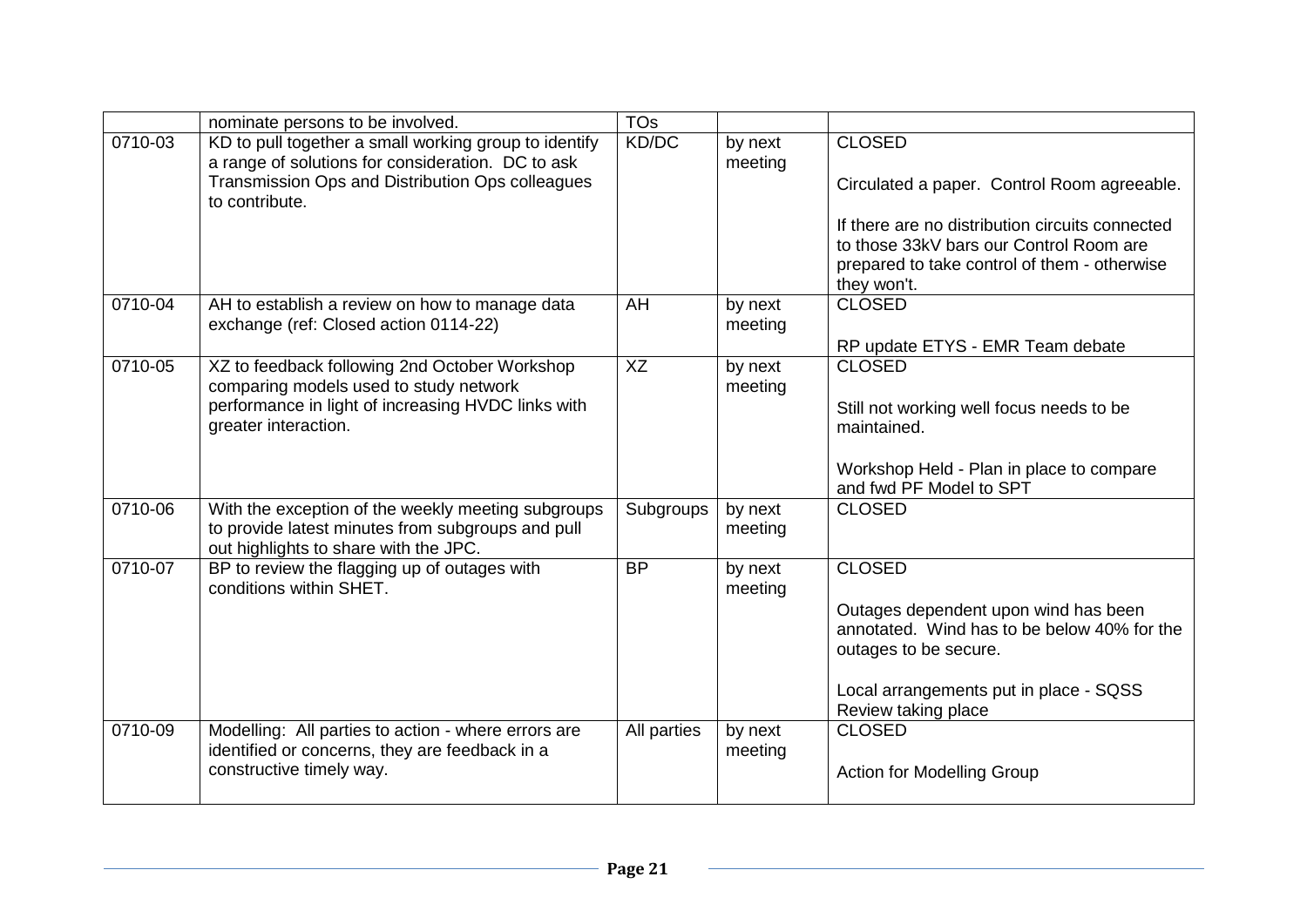|         |                                                                                                                                                                         |           |                    | Process in Place                                                                                                                                                                                                                                                                                                                                                                                                                                                                                                           |
|---------|-------------------------------------------------------------------------------------------------------------------------------------------------------------------------|-----------|--------------------|----------------------------------------------------------------------------------------------------------------------------------------------------------------------------------------------------------------------------------------------------------------------------------------------------------------------------------------------------------------------------------------------------------------------------------------------------------------------------------------------------------------------------|
| 0710-10 | XZ to create an action log to identify issues and<br>resolutions to be included in minutes and Modelling<br>team to address creating a process for ease of<br>feedback. | XZ        | by next<br>meeting | <b>CLOSED</b>                                                                                                                                                                                                                                                                                                                                                                                                                                                                                                              |
| 0710-11 | Performance Excellence: KD/PS to set up a<br>workshop in Scotland with TO reps.                                                                                         | KD/PS     | by next<br>meeting | Complete - positive meeting and follow up<br>booked for October.                                                                                                                                                                                                                                                                                                                                                                                                                                                           |
| 0710-12 | Peterhead: AH to ask Karan to run a some quick<br>studies on base load against current scenarios                                                                        | AH        | by next<br>meeting | <b>CLOSED</b><br>Prepared an internal note which was shared<br>with System Design - where we sat and<br>thought about different ways of doing wider<br>and enabling works and what from an SO we<br>are comfortable with - which comes back to<br>the number of generators you control - is it<br>enabling or do you have sufficient generation,<br>you've got enough control actions that can<br>make it wider. Obviously if it's wider - it gives<br>us more time to do it. SW to share process<br>later in the meeting. |
| 0114-24 | VH to investigate Livelink and Huddle                                                                                                                                   | <b>VH</b> | <b>COMPLETE</b>    | <b>COMPLETE</b><br>Now have access to LL (will now work out<br>how to set up a group)<br>KD to liaise with VH regarding usage.                                                                                                                                                                                                                                                                                                                                                                                             |
| 0429-05 | SPT & SHETL to review and update. (TORI & PLD<br>updates for Kintyre-Hunterston)                                                                                        | DA/BP     | <b>COMPLETE</b>    | AHu to cross check with Mahesh (one of the<br>PLDs requires a small tweek?)<br>COMPLETED - new TORI and PLD received<br>15/01/2015                                                                                                                                                                                                                                                                                                                                                                                         |
| 1125-05 | Connect & Manage - how does that relate to                                                                                                                              | SW        | <b>COMPLETE</b>    | completed later in the same meeting                                                                                                                                                                                                                                                                                                                                                                                                                                                                                        |